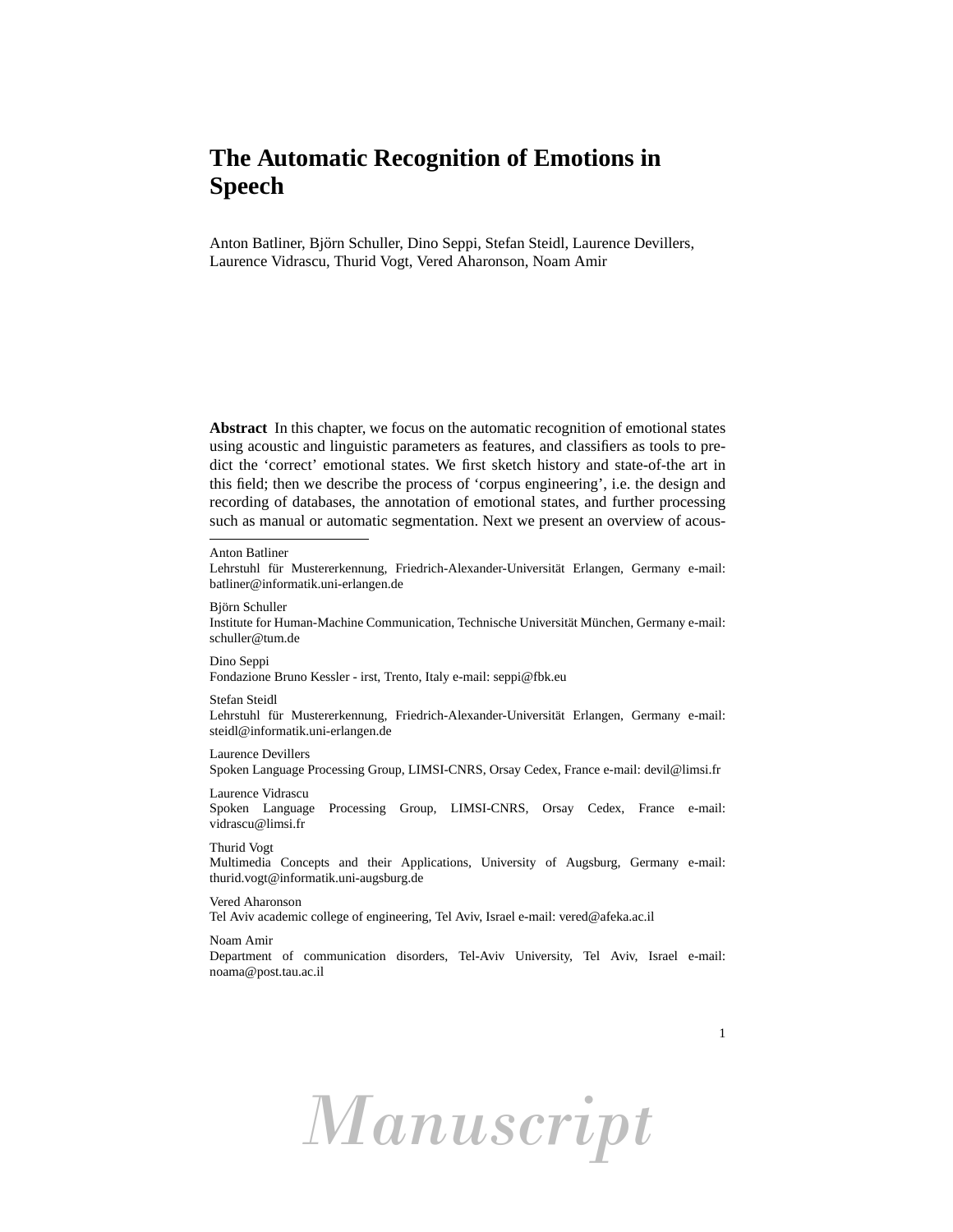tic and linguistic features that are extracted automatically or manually. In the section on classifiers, we deal with topics such as the curse of dimensionality and the sparse data problem, classifiers, and evaluation. At the end of each section, we point out important aspects that should be taken into account for the planning or the assessment of studies. The subject area of this chapter is not emotions in some narrow sense but in a wider sense encompassing emotion-related states such as moods, attitudes, or interpersonal stances as well. We do not aim at an in-depth treatise of some specific aspects or algorithms but at an overview of approaches and strategies that have been used or should be used.

## **1 Introduction**

The study of speech and emotion can be traced back to the first decades of the last century, cf. [100, 103, 41]. Whereas such studies were not very frequent during the following decades, but cf. [116], the topic began to attract researchers more and more during the eighties. Until the nineties most of these studies could be subsumed under the heading 'basic research in psychology and phonetics/linguistics'; an overview is given, for example, in [91]. In the nineties, the automatic processing of speech started to address topics beyond pure word recognition. First, higher linguistic levels, for instance dialogue acts, and then topics beyond pure information transmission, i.e. paralinguistic phenomena, e.g. emotions and attitudes conveyed via the speech channel, were addressed in studies such as [36]. At that time, however, almost all data used were 'prompted' and acted, cf. below, modelling the prototypical 'big' *n* emotions, *n* being a figure greater or equal 2 and up to 4, 6, or even more classes. Maybe the first paper dealing with 'natural(istic)' speech and emotions was [104]. At the turn of the century, researchers began to use non-acted databases from, generally speaking, interactions of humans with information offices/systems, i.e. human-human or human-machine interaction - the role of the machine sometimes played by a human Wizard-of-Oz (WoZ) - such as appointment scheduling or call-center dialogues, cf. [10, 62, 4].

Nowadays, it is widely acknowledged that acted data cannot model naturalistic data sufficiently [10, 117, 110], especially because the emotions produced that way are too pronounced and will rather seldom be encountered as such in more realistic data. Thus a (direct) transfer from acted data onto data encountered in realistic applications is not feasible. However, acted data is still used to a large extent, e.g. in [111], because non-acted data is still sparse, and most often not available freely. In this chapter, we will concentrate on the genuine approach of automatically recognizing/classifying emotional user states signalled in naturalistic, (spontaneous) speech. We will deal with acted speech only in order to illustrate specific approaches or methodologies. Nonetheless, the basic requirements of automatic processing are the same for both acted and naturalistic data: size of the database, balanced distribution of classes, large number of speakers, recording quality, class assignment as unequivocal as possible, etc. However, using realistic data requires us to face some more

*Manuscript*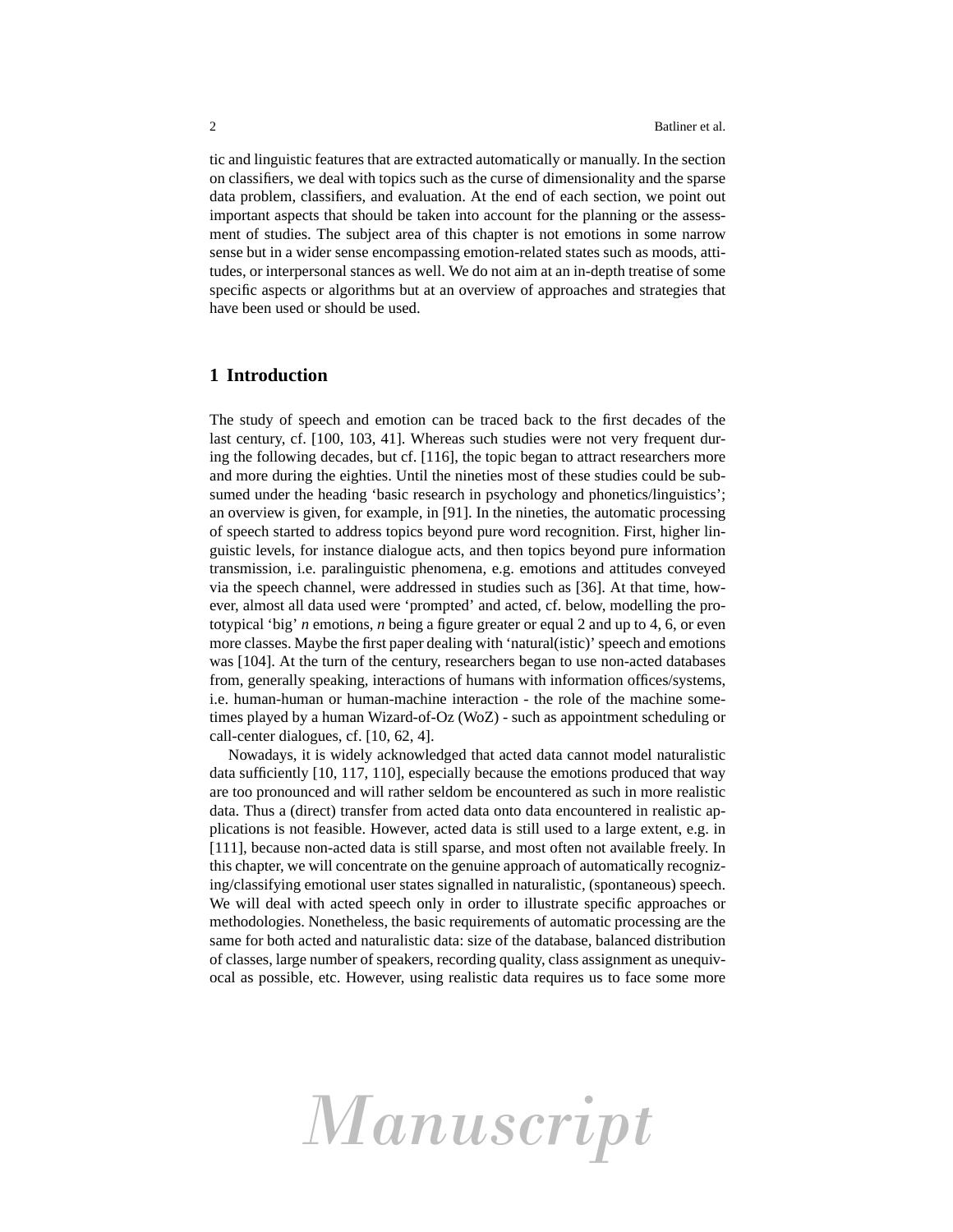challenges: sparse and very un-balanced data, less pronounced emotions, and definitely the need to explicitly annotate the data, assigning emotion classes. Moreover, the data should be representative for the envisioned application.

In the field of emotion in speech, two lines of research came together with their own standards and methods which have not converged yet: basic (psychological, clinic, phonetic) research, dealing mostly with acted data, and applied engineering - so far, too often dealing with acted data as well. Naïve conceptualizations of the respective other line of research should be replaced by a mutual understanding of innate constraints and benefits. However, it is beneficial to conceive the study and esp. the automatic processing of nonacted, non-prompted emotional states as a topic sui generis.

## **2 Corpus Engineering**

We conceive the term 'corpus engineering' as encompassing all the steps necessary before feature extraction and automatic classification can take place: (1) the design of an application-oriented scenario, (2) the recruiting of the necessary personnel such as subjects, supervisors (Wizard-of-Oz), and the experimental setting or the real-life scenario, (3) the recordings and - if necessary - subsequent transfer onto storage media with/without re-sampling of the audio signal, (4) the transliteration, i.e. the orthographic transcription of the data, sometimes including the annotation of extra- or non-linguistic events such as breathing or noise, (5) the definition and extraction of appropriate units of analysis such as words, chunks, turns, dialogue moves with appropriate criteria (intuitive or based on prosodic, linguistic, or pragmatic criteria), (6) the annotation of emotional states, possibly with subsequent mapping onto fewer cover classes, (7) evaluating the quality of these annotations by applying some measures of correlation/correspondence, (8) some other pre-processing steps like manual processing or correction of automatically processed feature values, and (9) defining and applying exchange formats. We will sketch (1) to (4), mention  $(8)$  to  $(9)$ , and concentrate on  $(5)$  to  $(7)$ .

#### *2.1 Databases*

A common breakdown of emotion databases is the one into acted/non-acted, induced, and naturalistic databases [39]. This is a gross taxonomy which does not yet capture pertinent differences: the settings, i.e. the scenarios, are defined and created by the researcher; the outcome is the data that we have to deal with. Here we want to tell apart acted/non-acted and prompted/non-prompted [93] settings: if the subject

*Manuscript*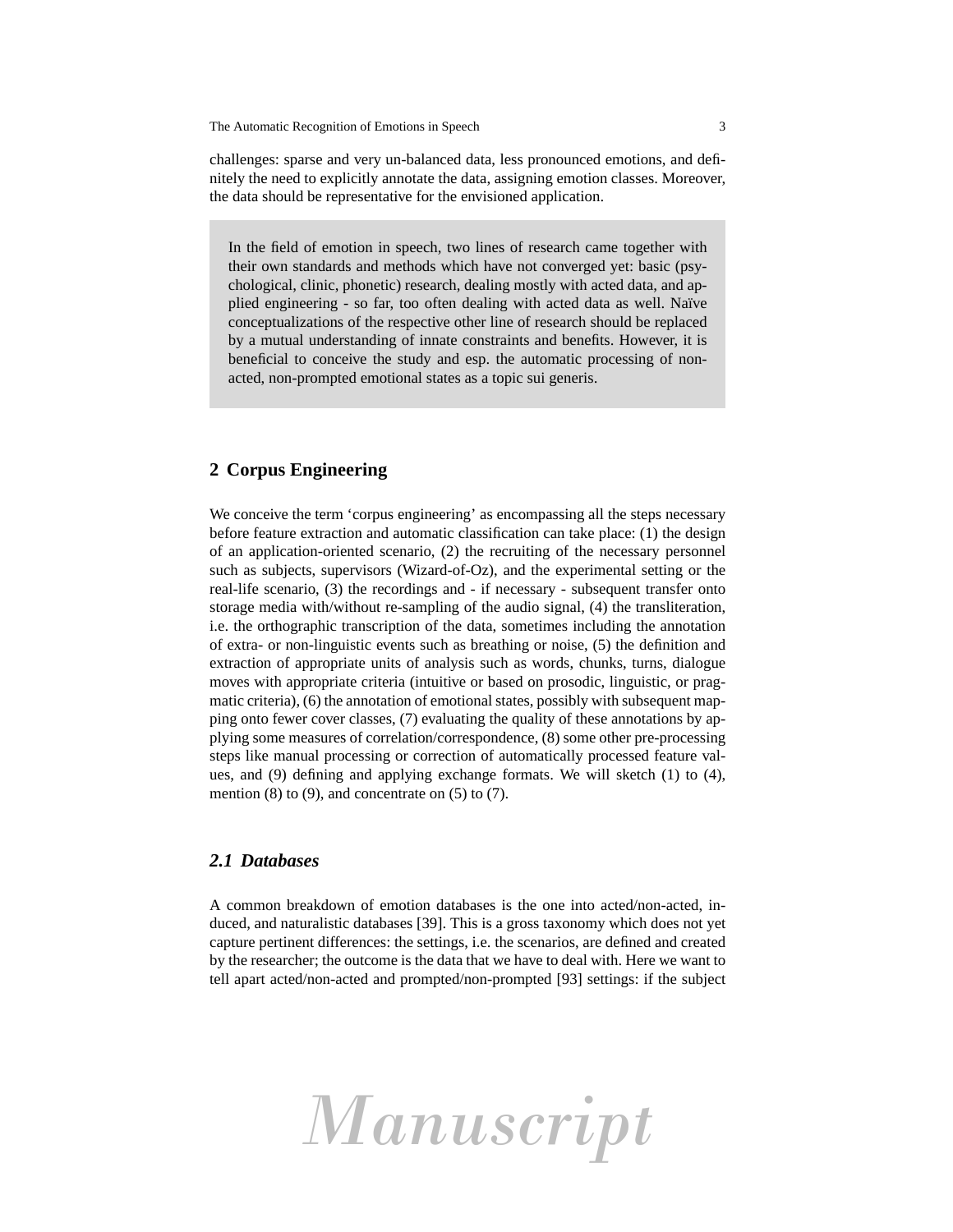acts, he/she is doing as if they were in this specific situation - no matter whether it is about being emotional or not. If emotions are prompted themselves the subjects have been told that they should produce specific emotions. The subjects can be volunteering or recorded in real-life situations. Inducing emotions means to arrange situations where the subjects are more likely to produce the desired emotional states. Strictly speaking, all these different conditions do not tell us whether our subjects will produced 'natural', realistic emotion-related states or not. It is just more likely that the outcome, i.e. the emotional database, is less natural if acted; induced data for instance can be more or less spontaneous, or fully spontaneous. All these differences can be evaluated by applying a perceptive evaluation - either with naïve listeners in a perception experiment, or with a more intuitive assessment.

This is a representative but not necessarily exhaustive list of scenarios where non-acted, non-prompted data have been collected, recorded and used for the automatic classification of emotions in speech in the last decade: mother-child interaction [104], human-robot interaction [16], tutoring dialogues [2], stress detection in a driving scenario [42], human-human multi-party interaction [71], interaction human-information kiosk [21], appointment scheduling dialogues [10, 11], callcenter applications (volunteering or real users, WoZ or real systems) [62, 4, 13, 106, 38]. Some more references to databases, mostly with acted data can be found in [32]. Multi-modal databases are dealt with in Cowie et al., this volume.

## *2.2 Annotations*

Annotations can be automatic or manual, or both (first automatic, and then edited manually). The first annotation pass is normally the transliteration of what has been said. Even if automatic Speech Recognition (ASR) can be applied, a manual editing of its results is mandatory if correct transliterations are aimed at. Transliteration conventions are either implicit or following standards put forth, e.g., by LDC (http://www.ldc.upenn.edu/) cf. [38], or within the Verbmobil project [89], cf. [13]. Apart from the 'normal linguistic events', i.e. the words produced by the speakers, several other para-/extra-linguistic (breathing, sighing, laughter) or non-linguistic (technical noise) events can be annotated. Moreover, there are specific conventions for the annotation of typical spontaneous phenomena such as hesitations, filled or unfilled pauses, false starts, repetitions, etc.

The next step should be to define the units of emotion annotation — which, in turn, is constitutive for the units of analysis used in the classification phase. So far, this has been done mostly on a trivial or on an intuitive basis: the unit is given trivially if simply utterances/dialogue moves/turns are taken — which can be an easy endeavour in a dialogue where the partners alternate as speakers/listeners. If the turns are longer, however, chances are that it is not one and the same emotion throughout this turn. This is of course descriptively less adequate and diminishes the discriminative power of automatic classification. Sometimes, longer turns are segmented on an intuitive notion [35, 38] of prosodic, syntactic or pragmatic seg-

*Manuscript*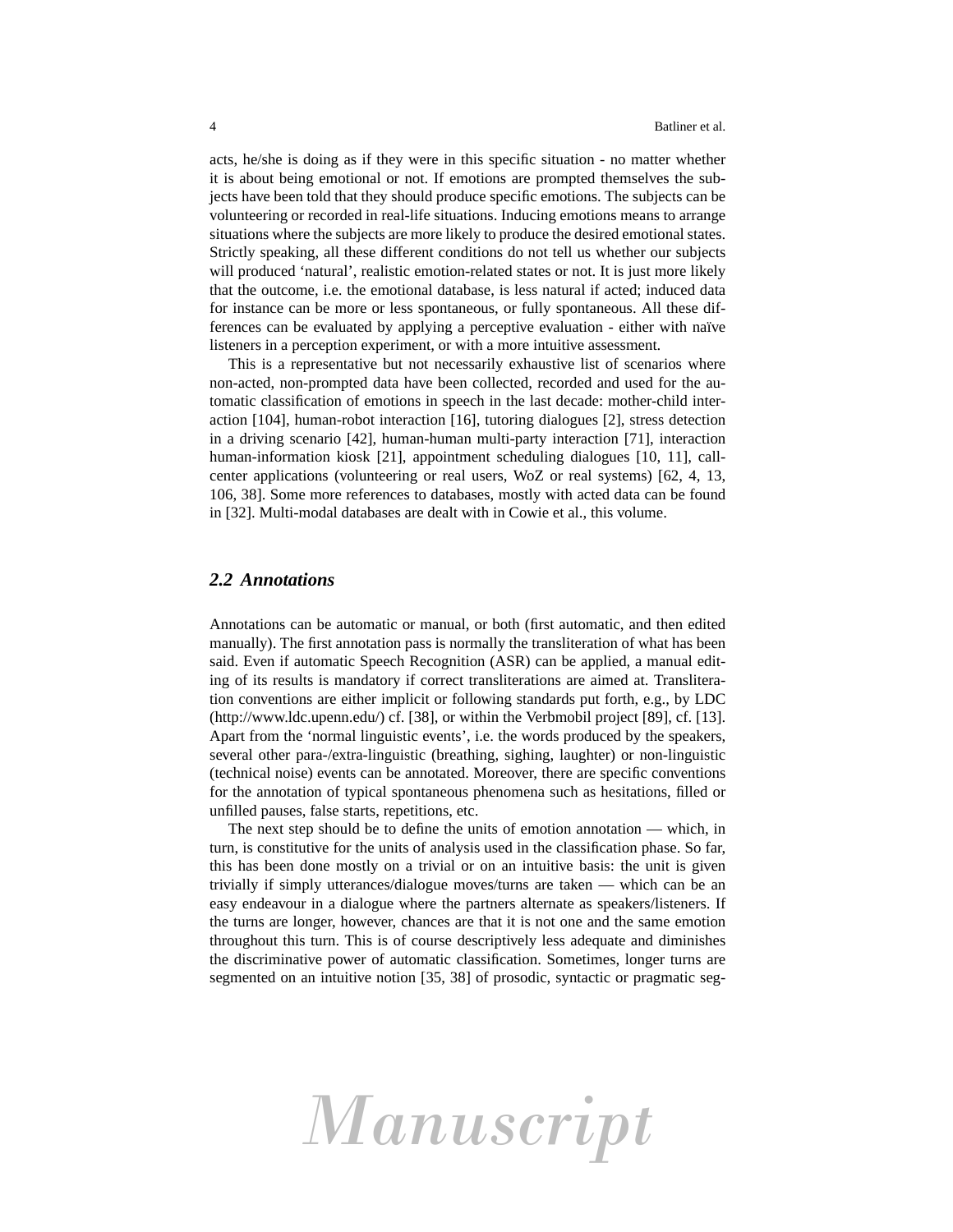mentation. In [11] an objective approach towards defining units based on syntacticprosodic segmentation has been put forth. Another possibility is to segment automatically at prosodic boundaries, using either only pause information or more complex information on intonational/prosodic units. Although there is a high correspondence between such prosodic units and higher syntactic/pragmatic units [15] it is not perfect and thus sub-optimal if it comes to the processing of emotion recognition in a full end-to-end system [14] because there will be the additional task to time-align the syntactically/semantically 'blind' prosodic units with the units processed by the higher module.

The impact of choosing the appropriate unit of analysis has been underestimated so far. However, the most important initial step is, of course, to find the adequate (number of) emotion labels. To start with, this can be done top-down or data-driven: in the first case, the basis is normally a catalogue of theoretically derived or empirically obtained categories, cf. the 55 terms used by [38] or the scheme proposed by [33]. Theoretically derived dimensional terms can be more or less elaborated [87]. The data-driven approach has often been employed by more 'application-minded' studies, cf. below.

The biggest issue in this phase concerns the two questions 'What to annotate' and 'How to annotate'. In the case of naturalistic data, a catalogue of prototypical (basic) emotion categories or dimensions falls short of the phenomena one can find; and what cannot be found cannot be annotated. Of course, different granularities can be chosen for a first annotation pass. In the short history of annotating naturalistic databases, the first studies were normally restricted to modelling a mapping onto a two-way distinction negative (encompassing user states such as anger, annoyance, or frustration) vs. the complement, i.e. neutral, even if at the beginning, more classes were annotated such as in [4] neutral, annoyed, frustrated, tired, amused, other, not applicable. The minor reason for this mapping onto negative valence vs. neutral/positive valence was that in the intended application, it is most important to detect 'trouble in communication' . The major reason is simply that for statistical modelling, enough items per class are needed. The default, 'neutral', un-marked state dominates and accounts for up to  $> 90\%$  of the cases. The situation has not changed much recently, cf. [38]. [71] model, label and recognize a threeway distinction neutral, emphatic and negative for one database (voice controlled telephone service), and for another (multi-party meetings), a three-way emotional valence negative, neutral, and positive. [2] use a three-way distinction for student emotion in spoken tutoring dialogs: mixed/uncertain, certain, and neutral. [38] established an annotation scheme with the possibility to have a mixture of emotions (two labels per segment) and to use a coarse level (8 classes) and a fine-grained level (20 classes) plus neutral for annotation; a coarse label is, for example, anger with the fine-grained sub-classes anger, annoyance, impatience, cold anger, and hot anger. In some few studies, up to seven different emotional user states are classified [21, 16]; however, this 7-class problem cannot be used for real applications because classification performance is simply too low.

There are basically two different strategies answering the question 'How to annotate': we can start with a detailed catalogue of labels and reduce them in a more

*Manuscript*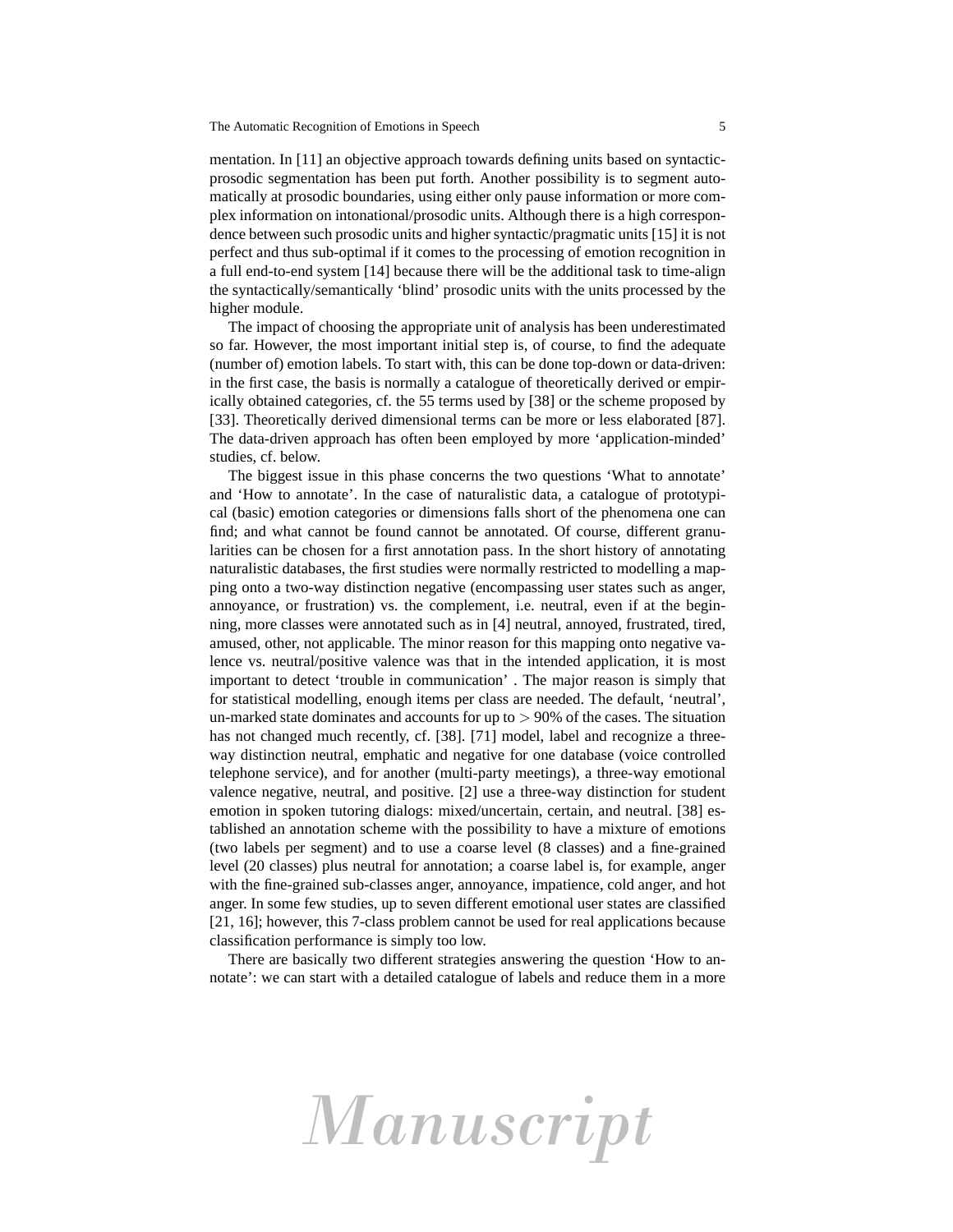or less systematic manner to fewer labels to be used in annotation - those that really denote states that can be observed in the data - and to an even smaller set of labels to be used in automatic classification. The catalogue can be obtained from other basic studies or be based on free annotation, cf. the 176 classes, reduced to 14 classes in experiments by [1]. Alternatively, we can skip this step and establish in a data-driven way a set of labels suited for the intended application; for instance, in a call-center application, we might only want to find out whether the user is getting angry/annoyed, etc., i.e., whether something is going wrong. This would be a task-dependent emotion annotation with the goal of emotion detection in a real system. In the studies conducted so far, the set of labels chosen was mostly intended to be suited for the data, although aiming at the general issue of emotional behaviour annotation. However, emotional states that cannot be observed often enough were skipped in an earlier or later stage of the annotation process. Moreover, there is a certain trade-off between the number of the labellers, their expertise, and the effort to be spent; from theoretical-methodological reasons, it might be desirable to employ  $> 10$  naïve labellers or  $> 5$  expert labellers to annotate on a fine-grained scale. This is, however, almost never feasible. Normally, more than one labellers are employed. This makes it possible to establish measures of agreement, cf. below, and to establish different levels of agreement: apart from the method to allow each labeller to give more than one label per unit, cf. the major and minor label in [38], for more labellers, either a correspondence or a majority decision can be defined [105, 16], or a soft vector with percentages can be created. For some scenarios, there can be some 'external ground truth', e.g. the intensity of stress inducing tasks, a worse performance of the system, physiological measures as indicators of stress (levels), etc. Such an external evidence can either be taken as means for assigning labels, or later on, as additional feature in the classification phase.

There are two classic criteria for assessing the quality of such labels: validity and reliability. Ecological validity is most important but not easy to measure; thus normally, reliability measures are aimed at such as measures of correlation, correspondence, (weighted) kappa, or (weighted) alpha [44, 85]. The use of 'quantized' score ranges, based on such measures, e.g., for kappa, < .2 'bad', between .2 and .4 'moderate', between .4, and .6 'good', between .6, and .8 'very good', > .8 'excellent' (there are other scalings), seems to be a convenient way of assessing the quality of annotations. As far as we can see, however, it has almost never been used for any decision to be made — for some reasons: a lower kappa score can — apart from being caused by deficiencies in the very score itself — mean that inter- or intra-rater reliability is low because of spurious factors or because there simply are different — and valid — criteria and thresholds for annotation, and/or simply that the task is difficult, etc. Too high scores can be rather suspicious because it can be doubted that they can be obtained when dealing with naturalistic data. Moreover, the ultimate measure (of validity) is on the one hand the performance of the classifier - which can itself be compared with the performance of the annotators by using measures such as proposed in [105] - within a running system, and on the other hand, the impact on the users of such systems, cf. Sec. 5.

*Manuscript*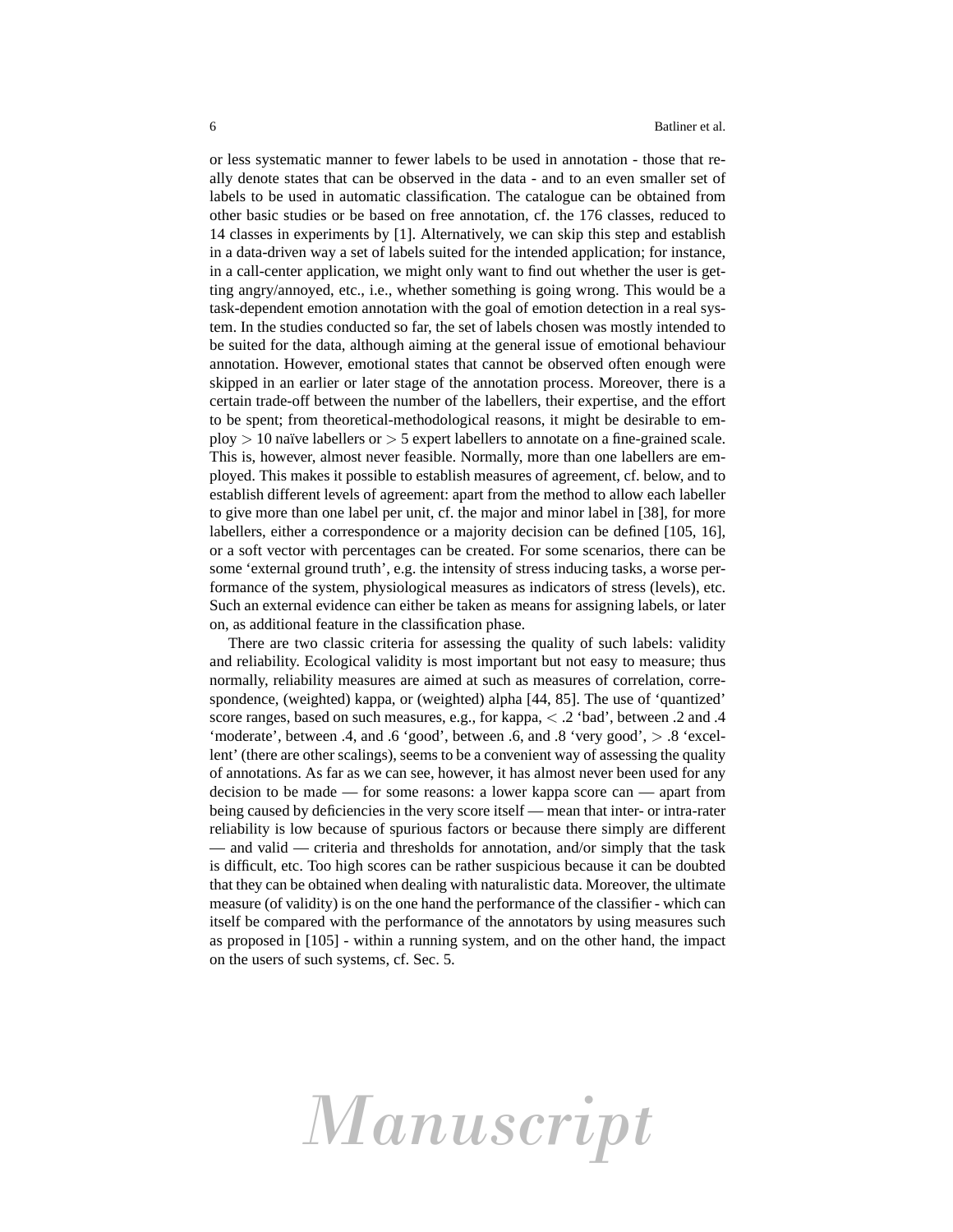#### *2.3 Further Processing*

State-of-the-art and ultimate goal in ASR is fully automatic processing although important steps such as building a lexicon or transliterating the training data are still mostly done manually. Matters are different in the research of emotion in speech: here it is not yet considered to be very important whether processing is manual or not; thus we often observe a mixture of manual and automatic processing. A typical approach is, e.g. to extract acoustic features automatically and linguistic features such as non-verbals or part-of-speech classes semi-automatically or fully based on manual processing. Sometimes, automatically extracted acoustic features are corrected manually, cf. [20] where the manual correction of word segmentation and pitch values is described. Segmentation of higher units into lower ones can be 'blind', i.e. automatic, e.g. by defining fixed length segments or by partitioning each turn into a fixed number of segments, or it can be 'intelligent', e.g. by segmenting into words or other smaller units using other higher level information. A 'blind' segmentation is normally automatic, an 'intelligent' one so far mostly manual. The choice of segmentation strategies is of course conditioned by the type of data used, and by the effort needed: turns produced by one speaker taking part in a bi-directional dialogue can be segmented by hand, whereas the effort needed for a more fine-grained (word- or syllable based) segmentation is considerably higher.

A last and decisive step is the selection of units out of the whole database for feature extraction and classification. Two easy and automatic strategies are almost never employed: simply using all the data, or using a randomly chosen sub-sample. This is due to the sparse data problem: the overwhelming majority of the cases belong to the 'un-interesting' default class neutral, cf. Sec. 4.1. Non-neutral cases can often not unequivocally be attributed to one of the 'interesting' classes because they are mixed; often, more prototypical cases are chosen. This is permissible - after all, we can imagine an application looking only for very pronounced cases - but the selection criteria have to be documented clearly: simply to select more prototypical cases by sharpening the threshold criterion can yield a marked performance improvement, e.g. in [17] from 59.2% recognition rate up to 77.5% for four classes.

It should be mandatory for writing a paper on recognizing emotions in speech, and it is advisable for readers of such papers, to point out explicitly and to find out the strategies used at different stages: what is automatic, what manual, which criteria were intuitive, which objective and which criteria for selecting the final sample were applied. Intuitive and/or selection criteria as such should not necessarily be forbidden, if stated explicitly. They simply introduce some fuzziness at a certain stage of processing. Their impact on the final results and it is mostly recognition performance that is remembered by the readers of such studies - can be decisive, or small. It would be good practice if the authors themselves pointed out the presumable impact.

*Manuscript*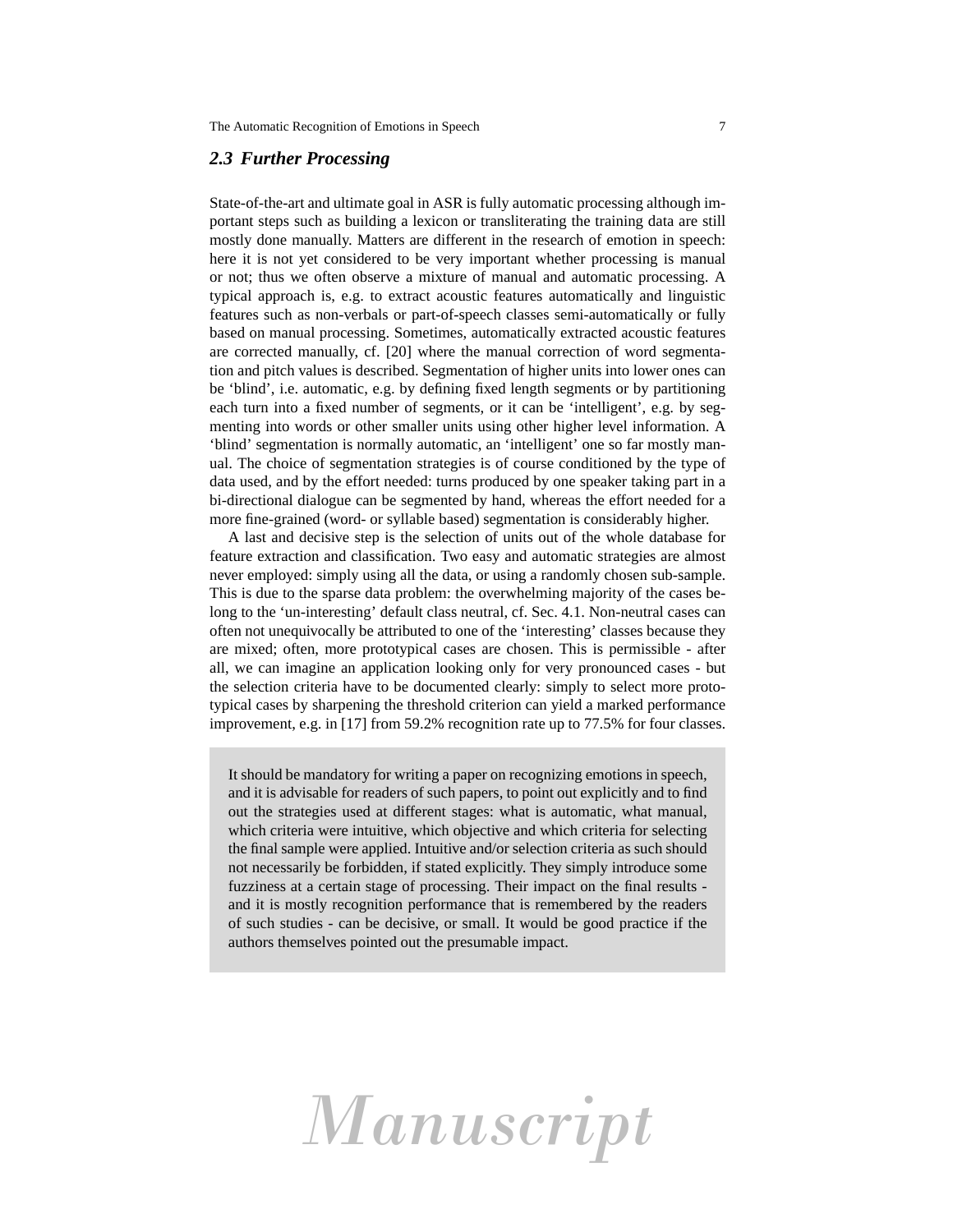### **3 Features**

Feature extraction is a crucial phase in automated emotion recognition. As yet there has not been a large-scale, comprehensive comparison of different feature types; as for preliminary efforts in this direction cf. [19, 94]. Presenting a comprehensive overview of feature types and feature extraction methods requires some kind of division of features into classes, though there is more than one way to do so. We will present several - alternative and complementing - approaches to grouping features. The most basic distinction to be made is between acoustic vs. linguistic features, as extraction methods for these two types are extremely different. Their relative contribution can also vary greatly, depending on the database being analyzed: For acted data, based on scripted speech, linguistic features are of no value. On the other hand, as we come closer to spontaneous real-life speech, these features can gain considerably in importance. Acoustic features are the more 'classic' features which have been in use since the inception of studies in this field, though researchers are far from agreeing which are most important, or whether this can even be determined. In the following subsections we discuss these two feature types separately. There are several survey papers on prosodic features in automatic speech processing [53, 73] and on their use in emotion modelling [45, 92, 57].

### *3.1 Acoustic Features*

*Segmental* features are mainly short term spectra and derived features: MFCC, LPC, PLP, etc. [51], and Wavelets [42, 94], TEO (Teager Energy operator) [42, 123], LFPC, LPPC [74]. These features are classically used for ASR where they are normally used for modelling segments such as phones and by that, words, rather than in emotion recognition where they are used for modelling longer units of analysis such as utterances/turns, dialogue moves, etc. To this aim the features are extracted framewise and combined by appropriate measures such as averaging and computing delta coefficients. Although originally intended to model segments, these features have been used successfully for supra-segmental units or for dynamic classification such as HMMs.

*Supra-segmental* features model the classic prosodic types: pitch, intensity, duration, then voice quality and long term spectra. Prosodic features involve two steps: extracting raw prosodic *basic* features, then calculating *structured* features based on this data [53]. The raw prosodic data is the F0 contour, the intensity contour, and durational data on different levels (lengths of chunks, words, voiced segments, syllables, phonemes). Various errors can creep into the calculations at this stage. The second step involves extracting structured features from the basic prosodic features using various statistics such as mean, standard deviation, percentiles, ranges, peaks, slopes, regressions etc. Voice quality is a complicated issue in itself, since there are many different measures of voice quality, mostly clinical in origin, though once again standardization in this area is lacking. Other, less well known voice quality

*Manuscript*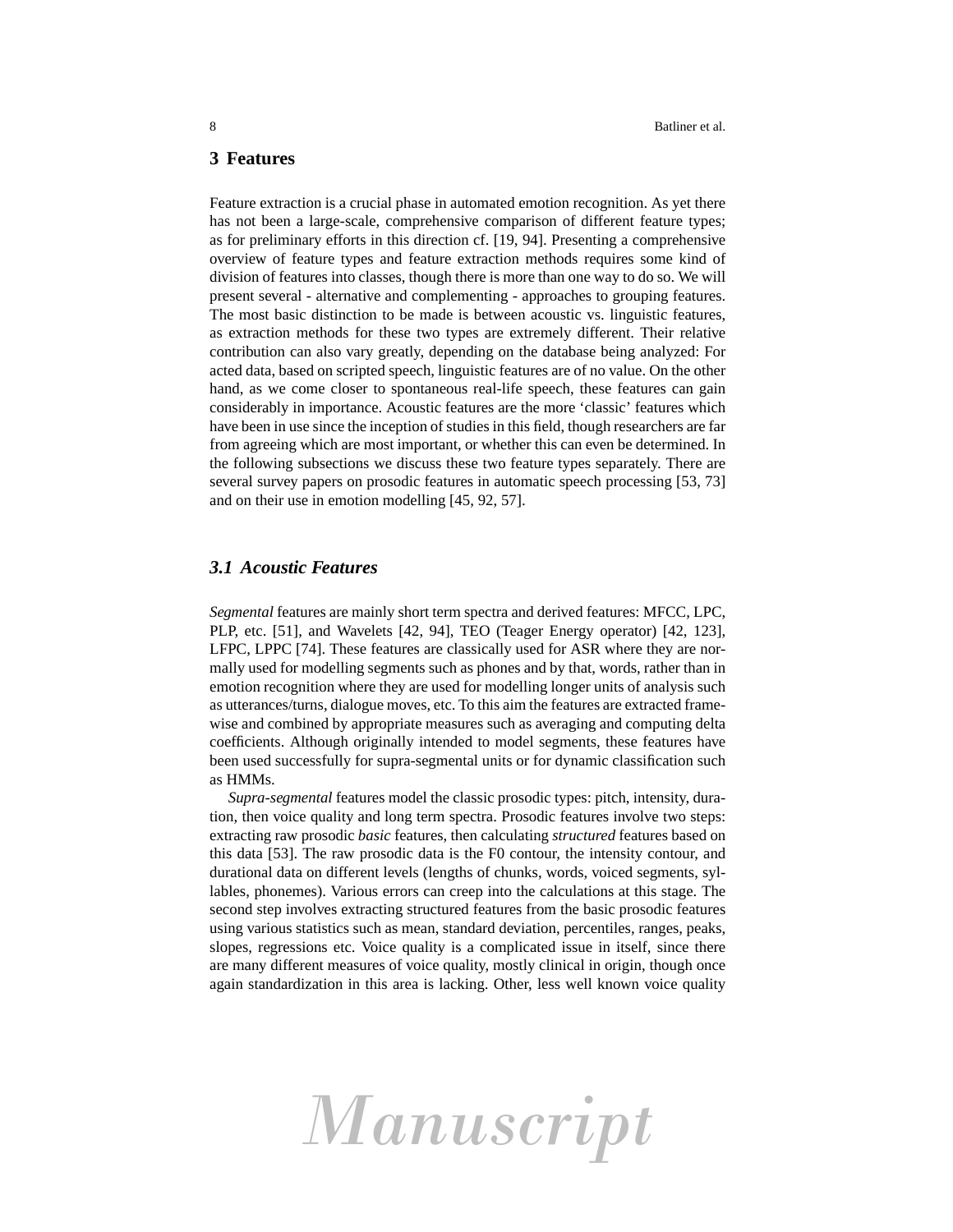#### The Automatic Recognition of Emotions in Speech 9

features were intended towards normal speech from the outset, e.g. those modelling 'irregular phonation' [18].

Features can be low level vs. high level, i.e. statistic features vs. those based on pitch models such as MoMel [54], the Fujisaki model [46], and others. Features can be represented by raw values, i.e. they can be non-perceptual, or they can be based on perception models; *normalization*, taking into account pitch range, speech tempo, etc., — a straightforward way is to subtract some reference value - is used for modelling perception as well.

Using another terminology, we can speak about *Low Level Descriptors* (LLDs), i.e. basic measures of feature types, and *functionals* such as mean, percentiles, etc. LLDs account for base contours that usually are extracted by elaborating a fixed number of samples contained in a sliding window. For example, pitch attributes derive from the F0 contour. Subsequently to the LLD extraction, a number of operators and functionals are applied to obtain a certain feature vector out of each contours. Functionals provide a normalization over time: base contours associated to words have different lengths, depending on the duration of the words and on the magnitude of the window step; with the usage of functionals, we obtain one feature vector per word, with a constant number of elements.

To reduce the influence of noise and to model temporal variations of LLDs, base contours are usually filtered, and first and second order derivation are extracted. These functionals that can be applied to raw contours, range from simple statistics, to curve fitting methods, or even methods based on perceptual criteria. The most popular statistical functionals cover the first four moments (mean, standard deviation, skewness, and curtosis). Other functionals are positions of extremes values within a certain temporal context, quartiles, amplitude ranges, zero-crossing rates, roll-on/-off, on-/off-set and higher level analysis. Curve fitting methods produce regression coefficients, such as slope of polynomial regressions, and regression errors (such as the mean square error between the regression and the original contour). Maybe the most comprehensive list of functionals is given in [94].

We now characterize shortly the different types of acoustic features:

*Duration* features model temporal aspects; the basic unit is milliseconds (ms) for the 'raw' values. Different types of normalization can be applied. Note that relative positions on the time axis of base contours like energy and pitch such as maxima or on-/off-set positions do not strictly represent energy and pitch but duration - simply because they are measured in ms, and because they are often highly correlated with duration features [8]. In other words, duration attributes can be distinguished according to their extraction nature: those that represent temporal aspects of other acoustic base contours, and those that exclusively represent the parameter 'duration' of higher phonological units, like phonemes, syllables, words, pauses, utterances. Duration values are usually correlated with the linguistic features described below: for instance, function words are shorter on average, content words are longer. These two main word classes are not equally distributed across emotion types; this information can be used for classification, no matter whether it is encoded in linguistic or acoustic (i.e. duration) features.

*Manuscript*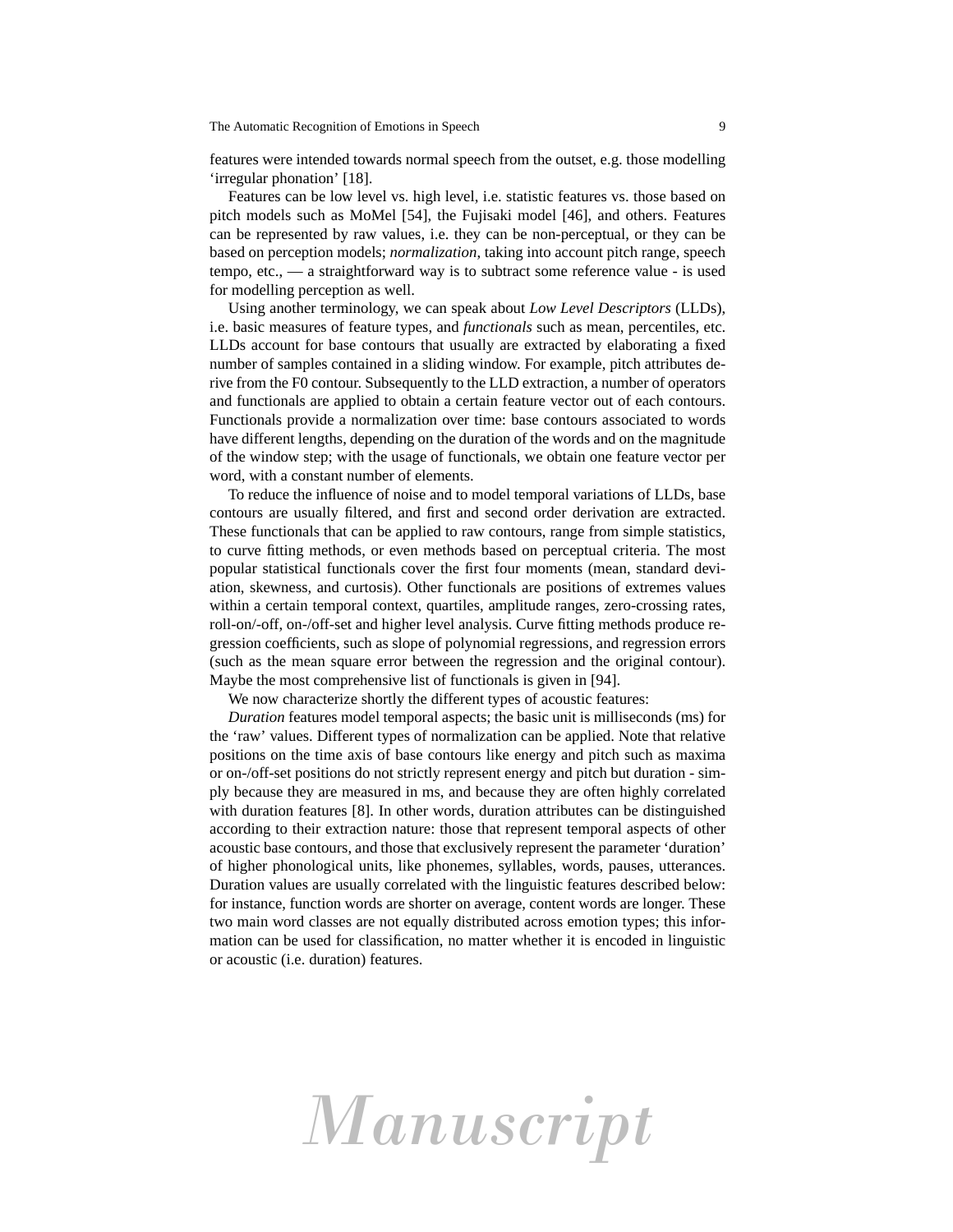*Energy (intensity)* features usually model the loudness of a sound as perceived by the human ear, based on the amplitude in different intervals; different types of normalization are applied. Energy features can model intervals or characterising points. As the intensity of a stimulus increases, the hearing sensation grows logarithmically (decibel scale). It is also well known that sound perception also depends on the spectral distribution and on its duration too. The loudness contour is the sequence of short-term loudness values extracted on a frame base. So-called energy features are finally obtained from the loudness contour by applying functionals.

The basics of *pitch* extraction have largely remained the same; nearly all Pitch Detection Algorithms (PDAs) are built using frame-based time or spectral analysis: the speech signal is broken into overlapping frames and a pitch value is inferred from each segment by either autocorrelation [83] or spectral analysis [72]. The acoustic equivalent to the perceptual unit pitch is measured in Hz and often made perceptually more adequate by logarithmic transformation etc. Intervals, characterising points, or contours are often modelled.

The *spectrum* is characterized by formants (spectral maxima) modelling spoken content, esp. the lower ones. Higher ones also represent speaker characteristics. Each one is fully represented by position, amplitude and bandwidth. The estimation of formant frequencies and bandwidths can be based on Linear Prediction Coding (LPC) [65] or on cepstral analysis [34]. LPC is a model of the human vocal tract. Once the spectral envelope is estimated by using the LPC method, a number of spectral features can be computed such as formant band-energies, roll-off, centroid and flux. Furthermore, the long term average spectrum over a unit can be employed: this averages out formant information, giving general spectral trends.

The *cepstrum*, the spectrum of the spectrum, emphasises changes or periodicity in the spectrum, while being relatively robust against noise. Its basic unit is quefrency which is related to time. Mel-Frequency-Cepstral-Coefficients (MFCCs) - as homomorphic transform with equidistant band-pass-filters on the Mel-scale - tend to strongly depend on the spoken content. Yet, they have been proven beneficial in practically any speech processing task. PLP coefficients [51] and the MFCCs are extremely similar, as they both correspond to a short-term spectrum smoothing - the former through an ASR model, the latter trough the cepstrum - and to an approximation of the auditory system by filter-bank-based methods. At the same time, PLP coefficients are also an improvement of LPC by using the perceptually based Bark filter bank.

*Voice quality* features model jitter, shimmer, and other micro-prosodic events. Noise-to-harmonic ratio (NHR) or Harmonic-to-Noise ratio (HNR) is another measure of the quality of the speech signal. Although they depend in part on other LLDs such as pitch (jitter) and energy (NHR), they reflect peculiar voice quality properties such as breathiness or harshness. Therefore they are usually dealt within a separate feature class. Some of these have several variants, and even when their definitions are agreed upon, different software can give different values, due for example to difference in pitch extraction methods.

*Manuscript*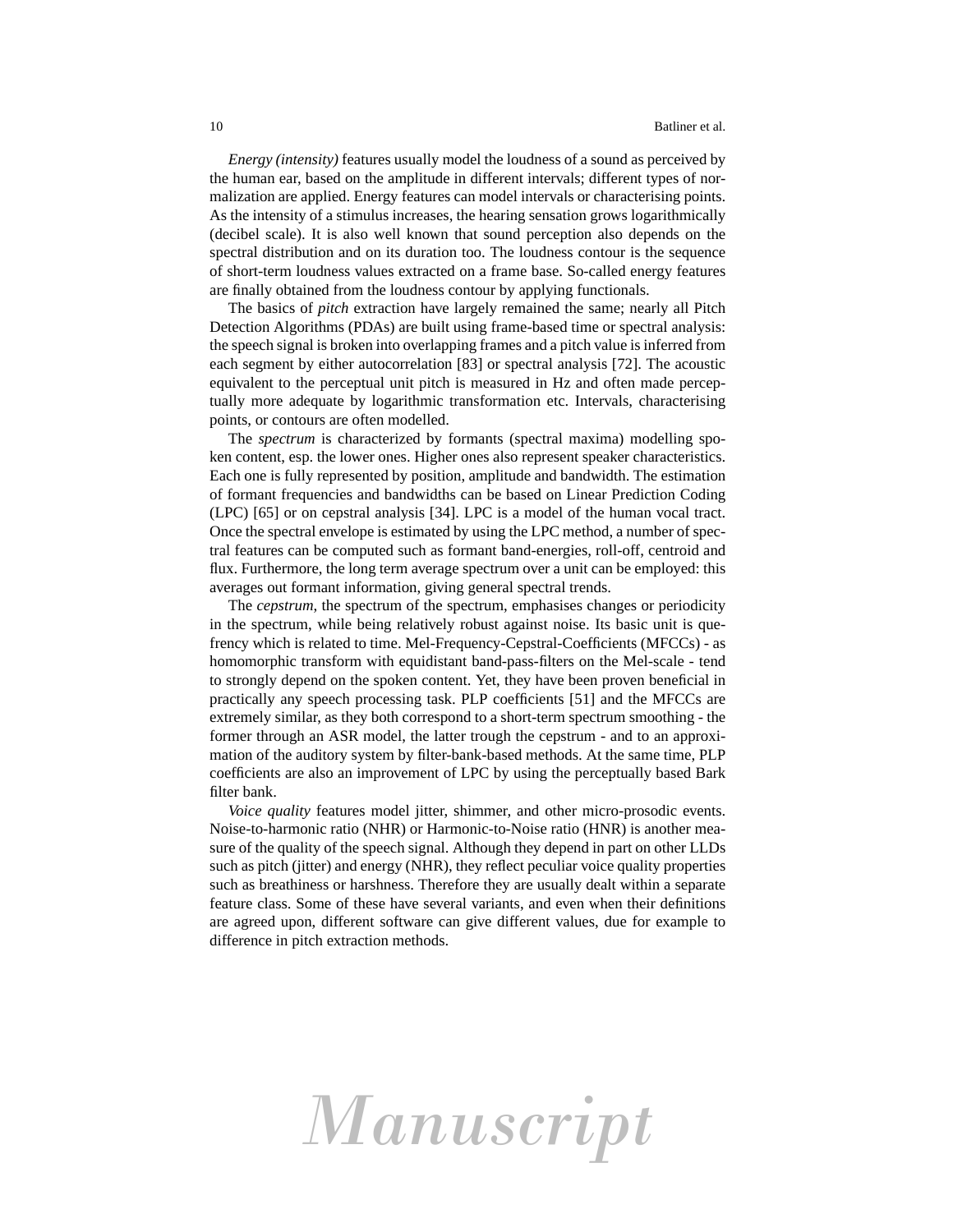*Wavelets* give a short-term multi-resolution analysis of time, energy and frequencies in a speech signal. Compared to similar parametric representations such as MFCCs, they are superior in the modelling of temporal aspects.

*Non-verbals* identify non verbal phenomena such as breathing and laughter. Automatic detection of disfluencies and non-verbals normally requires that the vocabulary used by the ASR engine includes both these entities. Thus they could be subsumed under linguistic features as well.

Other acoustic features that have been used or can be used are TRAPs [52] Teager operator (esp. for stress detection) [123], and dynamic features for HMM, cf. below. The standard acoustic feature types used in many emotion classification studies might be — probably in this order of frequency but not necessarily importance pitch, energy, spectrum, cepstrum, voice quality, duration. Traditionally, pitch has been conceived as being most important — this is not backed up by empirical results; note that the reason might not be extraction errors, cf. [20].

## *3.2 Linguistic Features*

Spoken or written text also carries information about the underlying affective state [5]. This is usually reflected in the usage of certain words or grammatical alterations — which means in turn, in the usage of specific higher semantic and pragmatic entities. A number of approaches exist for this analysis: key-word spotting [40, 31], rule-based modelling [63], Semantic Trees [122], Latent Semantic Analysis [48], Transformation-based Learning [120], World-knowledge-Modelling [64], Key-Phrase-Spotting [98], and Bayesian Networks [24]. Context/pragmatic information has been modelled as well, e.g. type of system prompt [106], dialogue acts [63, 11], or system and user performance [2]. Two methods seem to be predominant, presumably because they are shallow representations of linguistic knowledge and have already been frequently employed in automatic speech processing: *(classbased) N-Grams* [80, 4, 61, 37] and *vector space modelling* [96, 19]; these will be dealt with in the following.

A first step will always be the pre-processing of the text. This seems an easy task for written text, yet, Soft-String-Matching (e.g. by Levenshtein Distance) is reported advantageous to overcome misspelling, or spelling variations, dialects, etc. Considering analysis from spoken text, only few results for emotion recognition rely on ASR output [96] rather than on manual annotation of data [19]. Secondly, an inventory of term entities, known as vocabulary, needs to be constructed which initially consists of all different words observed in the training corpus - usually several thousand (as opposed to this, e.g. the Balanced Affective Wordlist [102] consists of only roughly 300 words) — and has to be reduced somehow, by stopping or by stemming.

*Stopping* resembles elimination of irrelevant words. The traditional approach to stopping is an expert-based list of words as function words. Yet, even for an expert it seems hard to judge which words can be of importance in view of the affective

*Manuscript*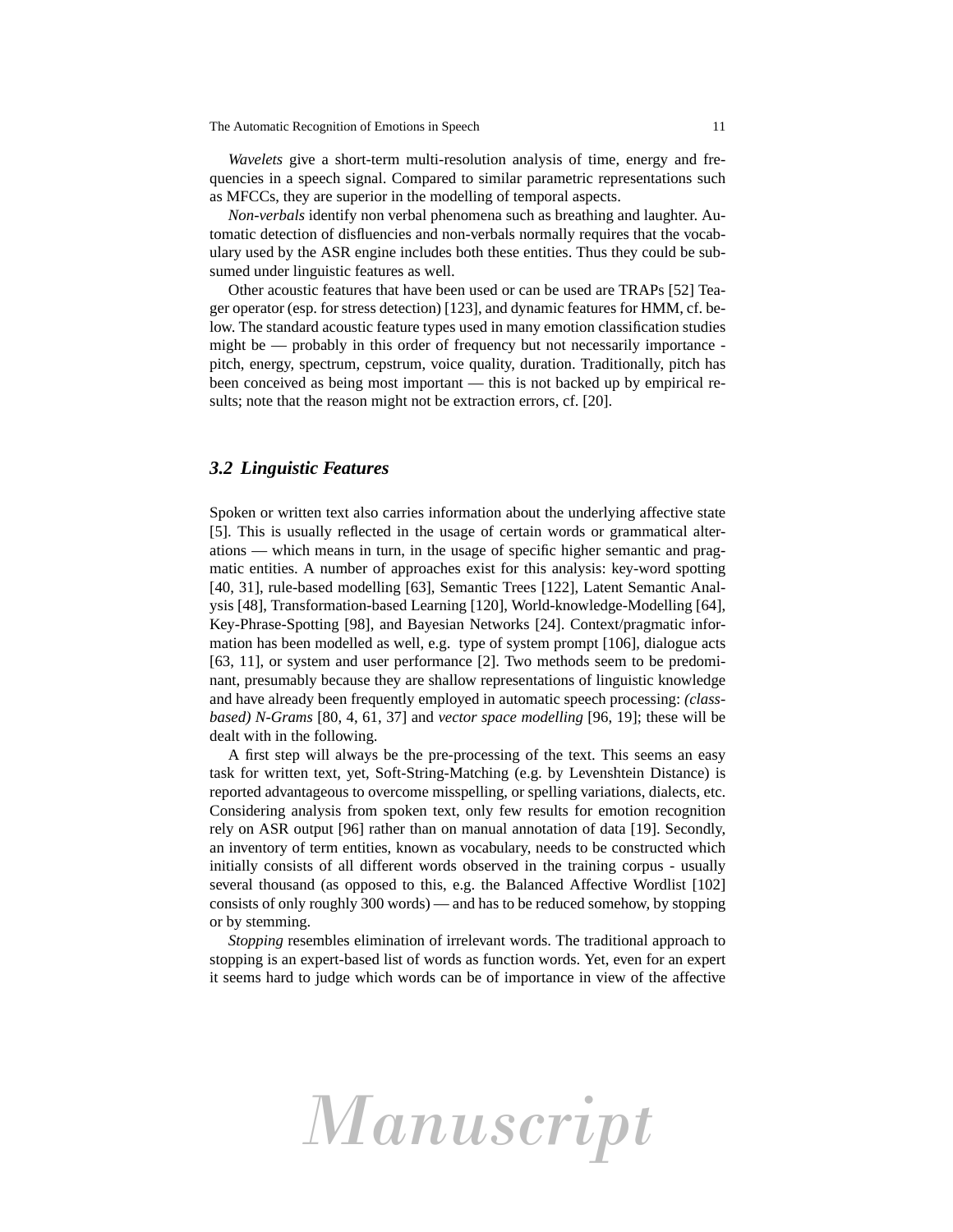context. Data-driven approaches as Salience or Information Gain-based reduction (see below) are popular. The easiest, yet often effective way, is also stopping by the general minimum frequency of occurrence within a training corpus. *Stemming* stands for clustering of morphological variants, i.e. flexions (e.g. by declination or conjugation), of a word by its stem in a *lexeme*. This reduces the number of entries in the vocabulary while at the same time providing more training instances per class. Thereby also words that were not seen in the training can be mapped upon lexemes, as e.g. by simple N-Gram Stemming, cf. below, or by (Iterated) Lovins, Snowball, Dawson, Porter, Paice and Husk, and Krovetz stemmers that base on suffix lists and rules for their application. A very compact approach to stemming is the use of so called Part-of-Speech (POS) classes, such as nouns, verbs, adjectives, particles [7, 19]. Also *sememes*, i.e. semantic units represented by lexemes, can be clustered into higher semantic concepts such as generally positive or negative terms [19]. In addition, non-linguistic vocalizations like sighs and yawns [88], laughs [28, 108], cries [76], and coughs [67] can easily be integrated into the vocabulary [19, 95].

*Class-based back-off N-Grams* are commonly used for general language modelling. Thereby the posterior probability of a word is given by its predecessors from left to right within an utterance. For emotion recognition, class-based N-grams are needed: given an emotion, this leads to the according posterior probability for an emotion under the condition of the words of an utterance. Following Zipf's principle of least effort stating that irrelevant function words occur very frequently opposing terms of interest, the number of considered words is reduced to N in order to prevent over-modelling. Due to the typical data sparseness in emotion recognition, mostly uni-grams (N=1) have been applied so far [61, 37], besides bi-grams (N=2) and trigrams (N=3) [4]. The actual emotion is calculated by the posterior probability of the emotion given the actual word(s).

*Bag-of-Words*, also known as vector space-modelling, is a well-known numerical representation form of text in automatic document categorization [56]. It has been successfully ported to recognize sentiments [77] or emotion [96, 95]. Thereby each word in the vocabulary adds a dimension to a linguistic vector representing the term frequency within the actual utterance. Note that thereby easily very large feature spaces may occur, which usually require stopping and stemming. To overcome linearities, the logarithmic term frequency is often used, and the term frequency is also often normalized by the utterance length, and with respect to the overall term frequency of occurrence within the training corpus. Note that most vector elements will resemble zero, as feature vectors are constructed for short utterances rather than for longer texts, as in document retrieval, and only few words of the vocabulary will be seen. Support Vector Machines (c.f. below) show high performance for this task. The possibility of early fusion with acoustic features helped make this technique very popular [95, 19].

The preponderance of acoustics in emotion modelling so far is conditioned by the traditional focus on segmentally identical, acted utterances. For natu-

*Manuscript*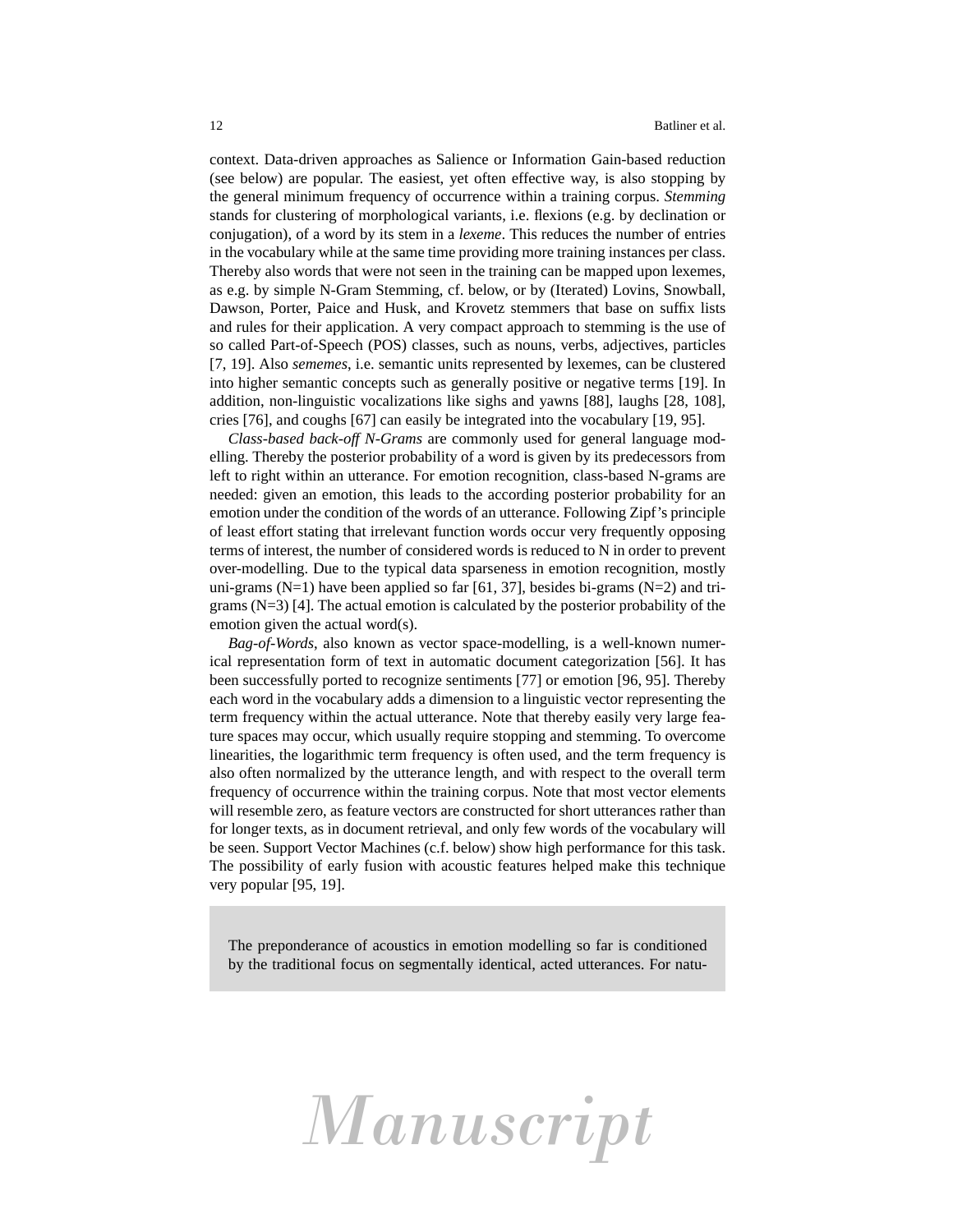ralistic data, both acoustic and linguistic features should be employed, both for a deeper understanding and a better classification performance. Basic feature extraction and subsequent computation of structured features employing (combinations of) functionals will certainly be the subject of much research in the future, examined in different contexts. We are far from knowing which feature (type) models best which emotional states in which context. Thus we have to resort to the general advise to use a representative set of features of different types rather than only one type of feature.

## **4 Classification**

The data-driven way to evaluate extracted features and classification performance is to rely on machine learning and/or pattern recognition techniques: we let the machine find and learn regularities in the data. In the past decades, a prolific amount of methods have emerged for automatic modelling and extraction of informative patterns of the data. The number of successive refinements and slight variations of each machine learning algorithm is even bigger. One challenge to address in emotion classification is how to prune into this depth of options and find a good method for this specific task. A common claim in machine learning is: 'any method is as good provided a good feature vector'. Unfortunately emotion recognition from speech has to deal with noisy, redundant, correlated features. Furthermore speech feature vectors are often complex and large, contaminated with interferences, background noise, and overlapping signals; this is especially true for naturalistic emotional speech. Thus different studies have shown that the same feature vector can yield very different classification results using different algorithms.

### *4.1 The Curse of Dimensionality and the Sparse Data Problem*

Realistic emotional speech databases are characterised by the following problems: (1) small number of patterns, (2) potentially high number of features, (3) skewed classes. Typically such databases comprise some hundreds of labelled utterances, while the features for classifying them can be chosen within a high dimensional space, usually up to some hundreds as well. As the amount of available data is usually fixed, any increase in the feature space rapidly (exponentially in the number of features) leads to regions of the feature space where data is very sparse. This problem is known as 'curse of dimensionality' [22], and it affects classifiers that divide the feature space into cells. A good rule of thumb requires that the number of patterns should never be lower than twice the number of features. Although some classifiers implicitly and successfully cope with the curse of dimensionality, pre-

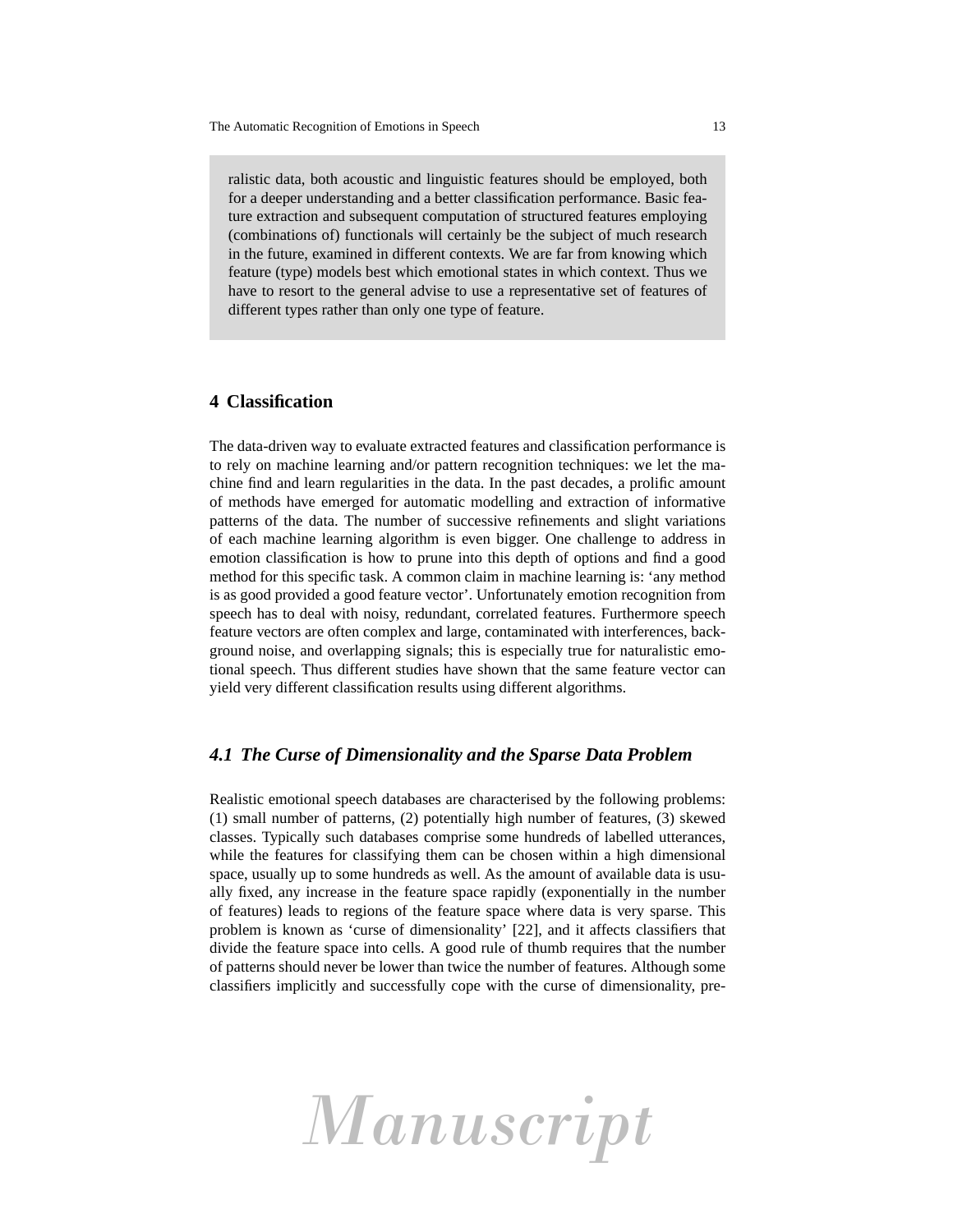processing methods such as 'feature selection' and 'feature reduction' are generally applied to the input space. A favourable by-product of reducing the feature space is the reduction of the computational burden and implementation complexity while training the classifier. Both should not be underestimated: the former may lead to no solution at all (in reasonable time), the latter can yield wrong results due to numerical instabilities and overflows. Furthermore, feature reduction and selection methods selectively proceed to discard correlated and non-relevant features, resulting in higher reliability of the results.

*Feature reduction* consists in the mapping of the input space onto a less dimensional one, without loosing as much information as possible. Common reduction techniques used in the field of emotion recognition are Principal Component Analysis (PCA), Linear Discriminant Analysis (LDA), Independent Component Analysis (ICA), and more sophisticated derivations like Heteroscedastic Discriminant Analysis [6]. PCA is the feature transformation that minimises the sum of square error. Furthermore, the base of the new space is ortho-normal, which means that PCA de-correlates the original features: new features are constructed so that the first one explains the largest amount of total variance of the data while each subsequent component explains the largest amount of the remaining variance while remaining uncorrelated with previously constructed features. The use of PCA requires the guess of the dimensionality of the target space. This can be done by the Kaiser-Guttman test, Log-Eigenvalue (LEV) diagram, Cattell's scree test (broken stick model), cross-validation, etc.

While PCA is an unsupervised feature reduction method (and thus maybe suboptimal for specific problems), LDA is a supervised feature reduction method which searches for the linear transformation that maximises the ratio of the determinants of the between-class covariance matrix and the within-class covariance matrix [47]. LDA is less used as feature reduction, but it is widely adopted for direct classification [60, 84, 58, 10]. Finally ICA is the transformation that maps the feature space into an orthogonal space; furthermore, the target features are independent. Both theoretical and practical assumptions must hold, like the non-gaussianity of the input features and the low dimensionality of the transformed space. There are already some studies adopting ICA, where both the input space and the output space are kept small.

Feature reduction is not appropriate for feature mining, as the original features are not retained after the transformation; *Feature selection* denotes a set of techniques that remove features which are irrelevant for modelling. This is a combinatorial optimization problem: the feature space is traversed and at each step of the search a different feature combination is evaluated. Evaluation is usually done following two possible strategies: the closed-loop "wrapper" method, which trains and re-evaluates a given classifier at each search step using accuracy as objective function, and the open-loop "filter" method, which maximises simpler objective functions. While a wrapper can consist of any classifier, filter objective functions are usually measures such as Information Gain Ratio []], or inter-feature and featureclass correlation []], etc. As an exhaustive search through all possible feature combinations is unfeasible, faster but sub-optimal search functions are chosen. Most

*Manuscript*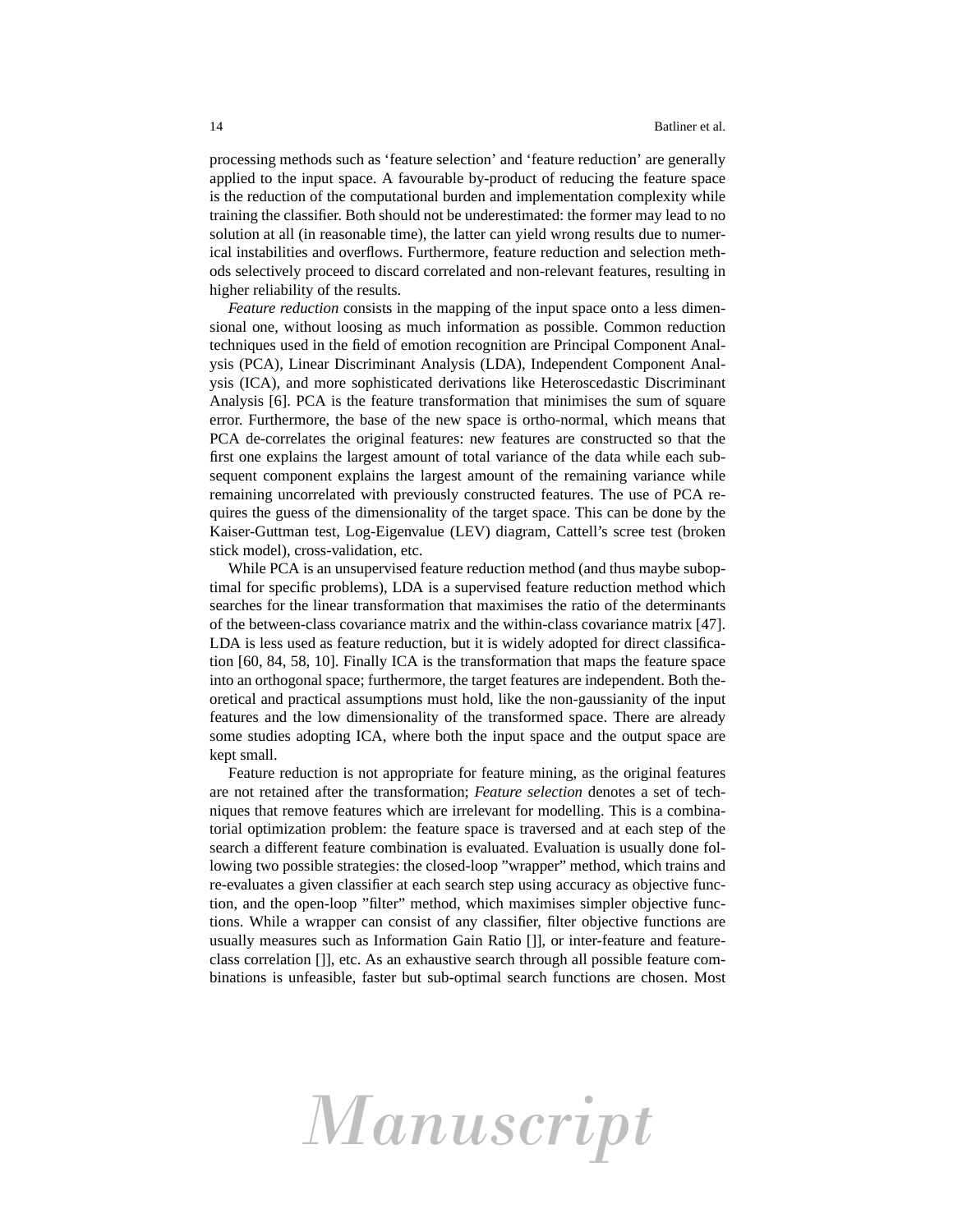popular thereby is hill-climbing search or random injection as within random or genetic search. Typical conservative hill-climbing procedures are Sequential Forward (SFS) and Backward (SBS) Selection by adding (deleting) at each search step the feature reporting the best performance according to the chosen wrapper or filter. SFS and SBS are commonly used [62, 60, 58]. Sequential floating forward selection SFFS [81, 55] is an improved SFS method in the sense that at each step, previously selected features are considered for being discarded from the optimal group (SBS steps) to overcome nesting effects. Experiments show SFFS to dominate over other methods [55]. Note that a good feature selection should de-correlate the feature space to optimize a set of features as opposed to sheer ranking of features. This is in particular the case for wrapper-search, which at the same time usually demands considerably higher computational effort. Some studies combine feature selection with feature generation to find better representations and combinations of features by simple mathematical operations such as addition, multiplication or reciprocal value of features [19].

With the growing interest in spontaneous data, class skewness or the 'sparse data' problem in the output (classes) space came to the fore: many classes are characterised by few observations only. Normally, most cases belong to the neutral class. The skewness of the output space can be addressed by considering proper class weights, by resampling, i.e. (random) up- or down-sampling, or by introducing cover classes (clustering similar classes under the same hat). The most frequent couples of cover classes are 'neutral vs. non-neutral' and 'positive vs. negative' emotions modelling the 'valence' dimension, where neutral generally encompasses the absence of any emotion while 'positive' emotions span from neutral to happiness.

#### *4.2 Classifiers*

A number of reasons speaks for considering diverse classifiers for different tasks: mostly high recognition rates (e.g. ability to solve non-linear problems, learn discriminatively, online adapt, generalize, tolerate high dimensionality), adequate modelling (static or dynamic, data- or knowledge-based, model or instance-based, handling of missing feature values and uncertainty, training stability), efficiency and economical factors (real-time capability, low computational cost for training and recognition, low memory requirement, need of only few exemplary instances, easy implementation), and optimal integration in a system context (e.g. (class-wise) provision of confidences, handling of input confidence). These considerations, and the simple availability of implementations such as WEKA ([118]) or HTK led to a considerable band-width of variants being used in the recognition of emotion from speech.

Very popular classifiers for emotion recognition are Linear Discriminant Classifiers (LDCs) [47] and k-Nearest Neighbour (kNN) classifiers [30]: their implementation is easy, the time needed for training is short, unbalanced classes can be handled, and the sensitivity to lack of data in general is small. kNN is a look-up method:

*Manuscript*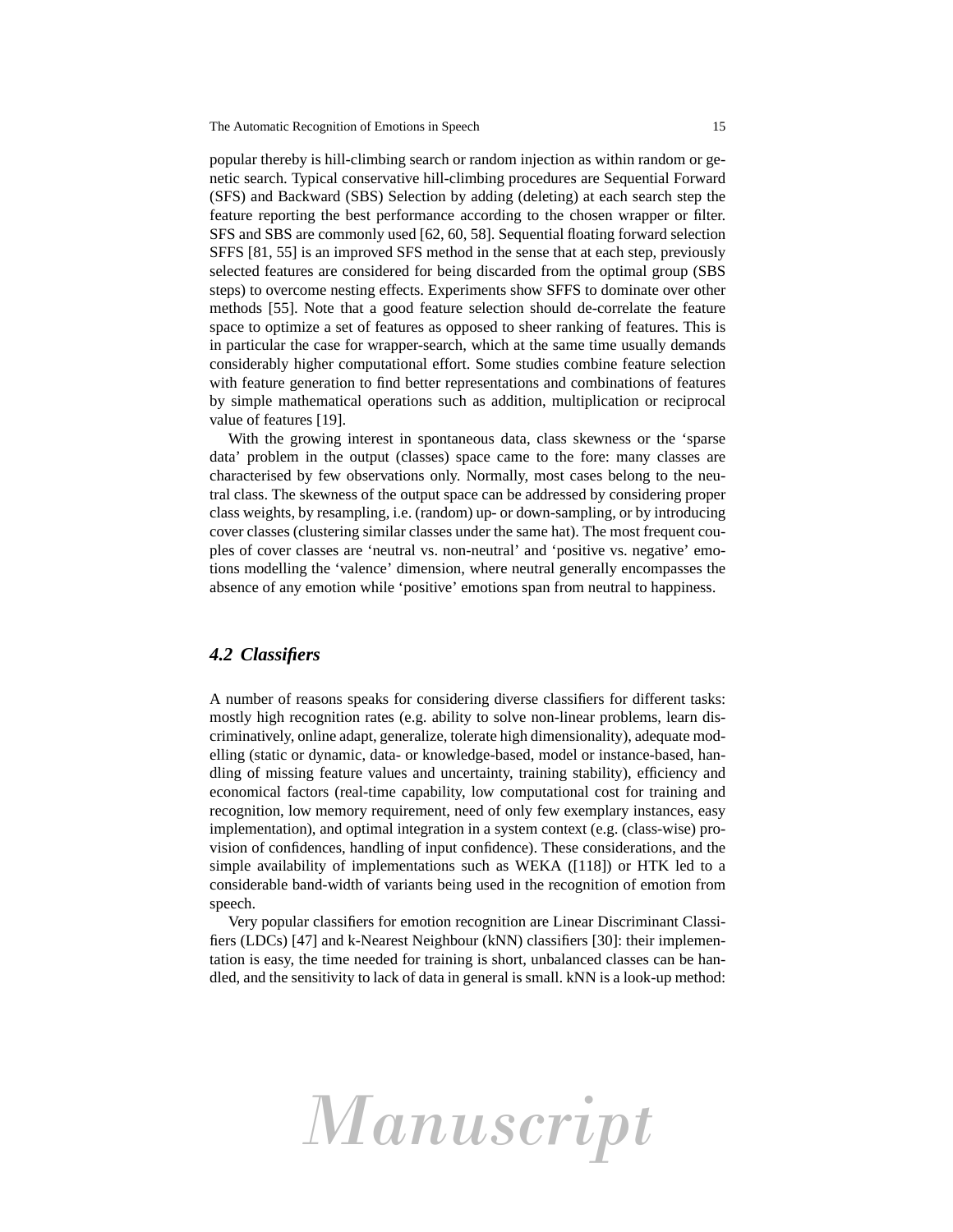the training data is simply stored ('lazy' or instance-based learning, as opposed to model building classifiers) and each new pattern is assigned by averaging its nearest neighbour classes. They are widely used [36, 79], with good results for non acted emotional speech as well [60, 101]. LDC (as a natural extension of LDA, see [47]) is basically a classifier with straight line decision surfaces (hyperplanes). LDA is one possible method of estimating LDC hyperplane parameters by maximization of class separability (see above). They have often been used [60, 84, 58, 63, 10], with a competitive performance [19] in spite of some limitations: the data should be linearly separable, and the method is sensitive to outliers. A natural extension of LDCs are Support Vector Machines (SVMs): if the input data have previously undergone a nonlinear transformation, which may have increased or decreased the number of features, and if the linear classifier obeys a maximum-margin fitting criterion, then we obtain an SVM [109]. SVM provide very good generalization properties [68, 61, 29, 121, 70], which positioned them among the number one choices in recent works; note, however, that their performance is not always (way) better than the one obtained by using alternative classifiers [69].

The most used non linear discriminative classifiers are Artificial Neural Networks (ANNs) and decision trees. Feed Forward ANNs, also known as Multi Layered Perceptrons, are equivalent to fitting pre-defined non-linear functions to some given data. Decision surfaces might become very complex and depend on the topology of the network (number of neurons), on the learning algorithm (usually a derivation of the well known Backpropagation algorithm [86]), and on the activity rules (how the input patterns and the ANN weights are combined to obtain a decision output class). ANNs are therefore not robust to overfitting, and require greater amounts of data to be trained on. Therefore ANNs are rarely used for acted data [79, 66], and even less for non-acted, but cf. [10, 19]. Although they are also characterized by the property of handling non-linearly separable data, decision trees are less of a 'black box' compared to SVMs or neural networks, since they are based on simple recursive splits of the data. These splits (yes/no questions usually ranked by Information Gain) are very readable, especially if the tree has been adequately pruned, i.e. cut off according to the ranking. Popular decision tree algorithms are C4.5 [82], and CART [27]. Note, however, that accuracy degrades in case of irrelevant features or noisy patterns. A solution are Random Forests (RF) [26], an ensemble of trees each one accounting for a random subset of the input features and learned on variants of the training set by sampling with replacement. They are practically insensitive to the curse of dimensionality [94].

Stochastic classifiers are very popular. This probably also derives from their general popularity in speech analysis tasks. Apart from the already named kNN, which can be seen as very basic statistical classifier, one also basic representative of this group is the Naive Bayes classifier [59, 49]. It is robust with respect to irrelevant features but its performance may degrade quickly if correlated — even relevant features are added. Less 'naïve' are Gaussian Mixture Models (GMM) that employ a number of multivariate Gaussians to model the original densities in the feature space. However, this of course also requires more training data, usually by Expectation Maximization.

*Manuscript*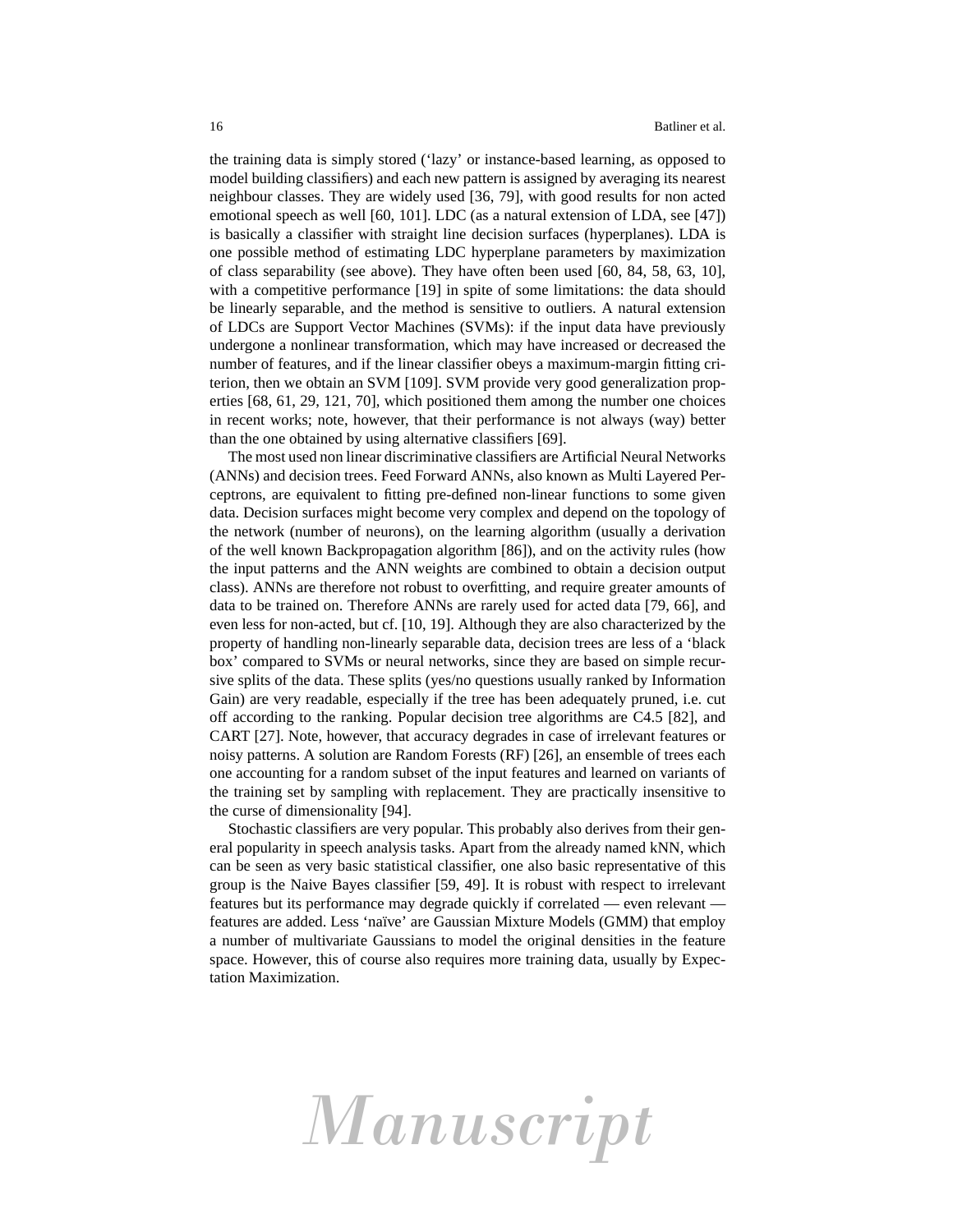Dynamic classifiers like Hidden Markov Models (HMM), Dynamic Bayesian Networks (DBN) or simple Dynamic Time Warp (DTW) implicitly warp observed feature sequences over time. No further processing of the raw feature contours on a per-frame-basis as pitch or energy is needed (like the application of functionals, to obtain the same number of features for different lengths of units such as turns or words). Among dynamic classifiers, apparently only HMM were studied yet, probably mostly because of the presence of well elaborated tools such as HTK. For acted emotion there are numerous references [23, 97]; for non-acted emotion fewer are known [58, 114, 113]. The performance of static modelling is usually not reached [23, 97], as emotion apparently is better modelled on a time-scale above frame-level; note that a combination of static features such as minimum, maximum, onset, offset, duration, regression, etc. implicitly shape contour dynamics as well. Still, when the spoken content is fixed, the combination of static and dynamic processing may help improve overall accuracy [112]. However, it is not clear whether emotion can be satisfyingly modelled using the simplifying Markov assumption that underlies HMM modelling [23].

Ensembles of classifiers [96] combine their individual strengths, or overcome training instability deriving from the sparseness of data. In the highly popular *Bagging* [25] method, several instances of the same classifier are trained on sub-samples of the data-set, usually of the same size, obtained by sampling with replacement. The final decision is then made by majority voting. *Boosting* decides by weighted majority voting after iteratively assigning (high) weights for hardly separable instances throughout learning. Next, *MultiBoosting* combines bias and variance reduction of these two by their sequential application. Most powerful however is the combination of diverse classifiers by either simple *Voting* or introduction of a meta-classifier that learns 'which classifier to trust when' and is trained only on the output of 'baselevel' classifiers, known as *Stacking* [119]. If confidences are provided on lower level, one speaks of *StackingC*. Still, the gain over single strong classifiers as SVM may not justify the extra computational need.

Regression — that is mapping on a continuum rather than on discrete classes — is also used in emotion recognition to handle the dimensional approach. Usually each axis, such as arousal, valence or dominance is thereby taken care of by one regression model as Support Vector Regression [50] or less complex solutions as Multiple Linear Regression.

Features belonging to different types, e.g. acoustic and linguistic features, can be combined in *early fusion* within the same classifier, or the class assignment with or without confidence measures obtained with different classifiers using different features can be combined in *late fusion*, cf. the ROVER approach [43] used in [19].

## *4.3 Evaluation*

To assess the performance of a classifier, we have to split the data into train and test. The easiest approach is a percentage split. However, data in emotion recognition is

*Manuscript*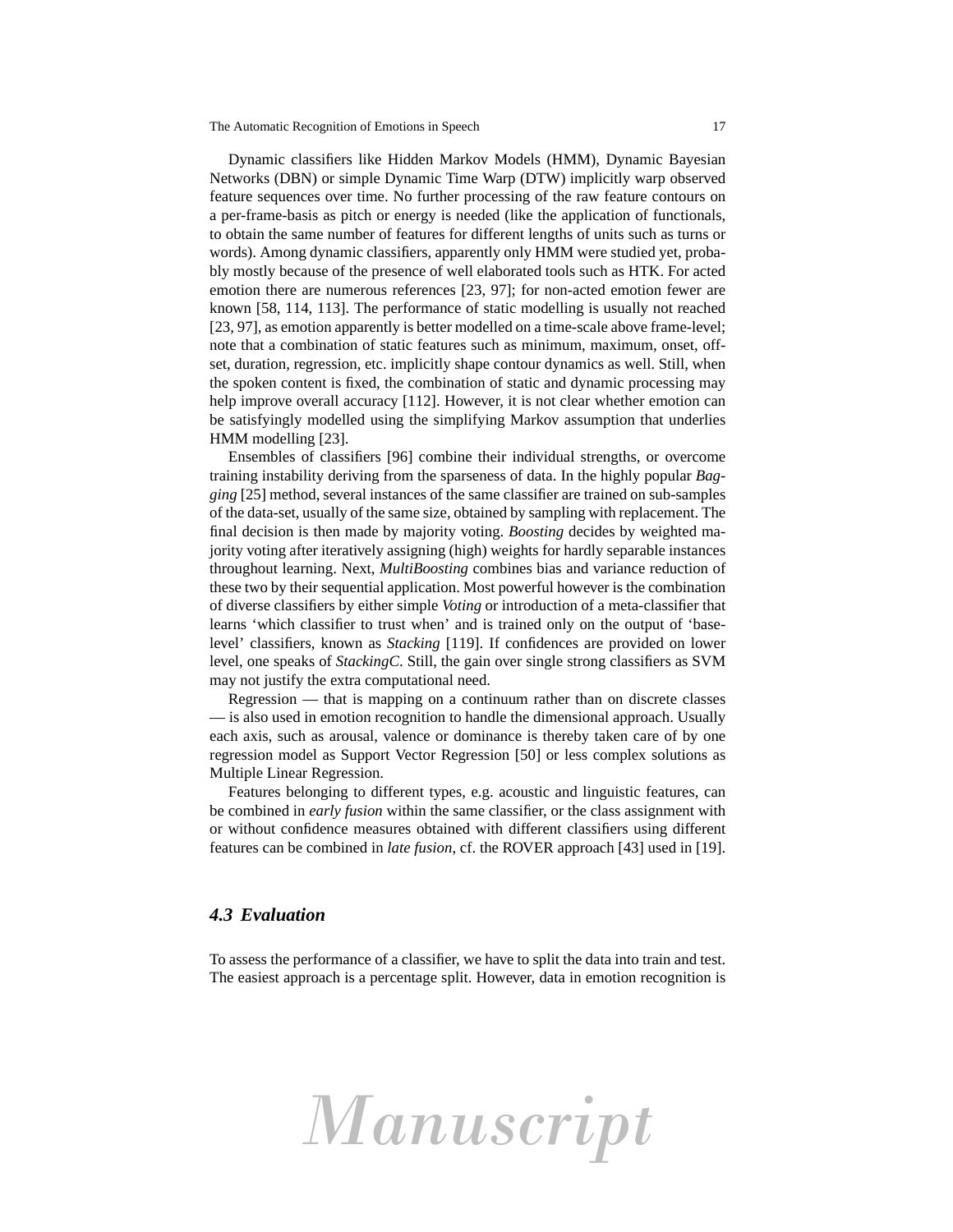usually sparse, as mentioned. Therefore it seems desirable to test on all instances: the training set is thereby usually kept as large as possible, the limit being a single pattern at a time for testing; this is repeated j times changing the tested pattern each time. Such a high number of trainings can be unfeasible. Splitting the data into  $j=10$  parts, training on 9 parts and testing on the remaining data is a good, popular compromise, called j-fold cross validation. Throughout partitioning of the data the distribution among classes should be kept, known as stratification. However, the partitioning is usually not explicitly stated, thus not easily allowing for comparative studies. Also, it is not speaker-independent, and recognition performance will thus be too optimistic. Both these downsides can be overcome by leave-one-speaker-out, meaning training with all but one speaker in each cycle, or leave a known group of speakers out to spare computational effort.

Most of the studies report performance measures expressed by accuracy, i.e. Recognition Rate (RR), the number of correctly recognised patterns divided by the total number of patterns. Given the skewness of spontaneous emotional databases, this is not always appropriate. A possibility is to measure both, Precision (P, the number of true positives over all positive patterns), and Recall (R, the number of true positives over the number of all reference patterns). When there are more than two classes, it is useful to give a P- and an R-value for each class separately. In this sense R of a class corresponds to the RR of this class. As a general measure over the entire data is useful, we can introduce the mean of the accuracies (RR) over all classes i.e. the Class-wisely averaged Classification rate (CL). Note that RR and CL for a balanced multi-class recognition problem are always identical; the more the class distribution is un-balanced, the higher the difference between RR and CL. The Receiver Operating Characteristic (ROC) curve is independent of the data distribution but has the disadvantage that curves are not easy to compare. It is the plot of R over 1-Specificity (S, the false negative over all negative). ROC curves are constructed by modifying a threshold during the training of the classifier. Different thresholds correspond to different performance of the classifier (in terms of Recall and Specificity), and thus to different points on the ROC curve.

The complete source of information is the confusion matrix. The figures described above all derive from it and try to highlight or smooth some aspects, esp. for multiple classes when it might be difficult to interpret, or during the training of a classifier when optimisation is achievable only w.r.t. few or one single parameter such as accuracy, or F-measure as harmonic mean of recall and precision.

Studies eventually end up with the conclusion that a specific classifier is better than another one - which is a conclusion that must not be generalized. Most of the time no significance of the differences is reported. Actually, there are some reasons to handle significance tests with care: the more experiments we do on a certain dataset, the more probable it is that we accidentally run into some significant results. Significance thresholds should be augmented whenever we increment the number of experiments; in our field, this is not the rule but the exception. The Bonferroni adjustment is a possible choice of a correction factor. For a cookbook on multiexperiment studies see [90]. There are some drawbacks to the Bonferroni correction as it is usually too conservative; these are outlined in [78].

*Manuscript*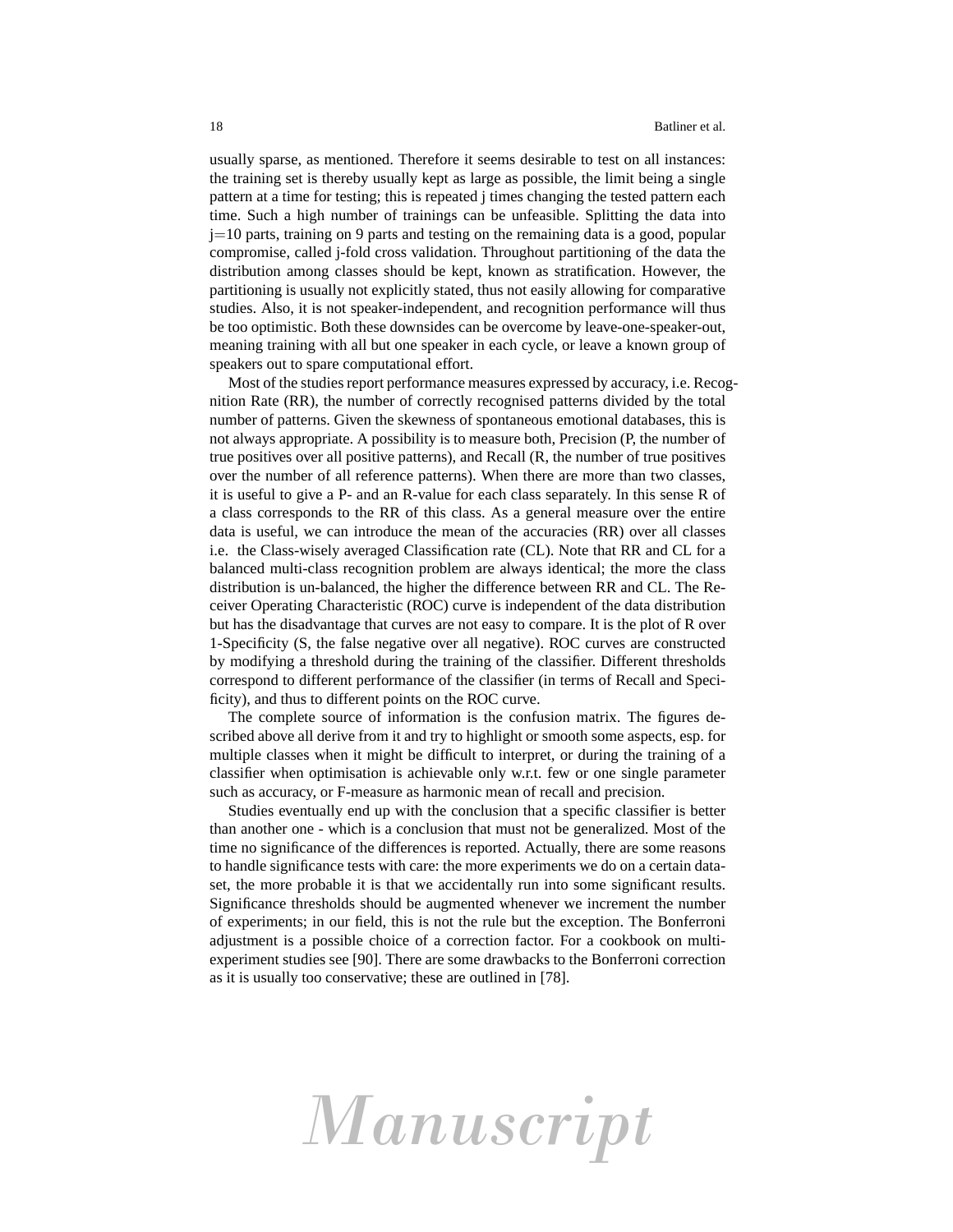Also, when doing comparative evaluations, everything that is done to modify or prepare the classifier must be done in advance before looking at the test data [90]. To our knowledge, only few studies in emotion recognition clearly explain what if any - part of the data has been used for parameter tuning: they describe how the data has been divided into test and training but nothing is said about held-out data for classifier tuning, which should be part of future investigations.

Finding, fine-tuning, and evaluating classifiers is a broad topic in its own; although there might be preferences to use one or the other approach in specific fields - such as emotion recognition - it generally suffers from too many degrees of freedom: a strict comparison across studies is practically never possible. Statements such as 'it has been proved that classifier X is superior to classifier Y', should never be generalized. Often it only means that there has been more fine-tuning for X than for Y. In the long run, it might turn out that specific models and classifiers based on them are - on the average - better suited for emotion recognition. However, searching for an optimal classifier alone will not be a panacea; it will not improve unsatisfying recognition rates to such an extent that the intended application will be successful. Anyway, it should be mandatory to document the steps explicitly, e.g., whether a cross-validation has been done speaker-independently or in a speaker-dependent way. This statement holds similarly for comparison across whole studies: what never should be done is simply to compare recognition rates between two studies. Such performance depends crucially on too many factors which have not been standardized yet.

## **5 Applications**

Apart from some 'off-line' applications such as data mining in movie archives or screening call-center agents as for their behaviour against customers, the ultimate goal of the whole endeavour described in this chapter is employing classified emotional user states in an end-to-end system; by end-to-end system we mean 'spontaneous speech, produced by human users in — generated system reaction such as synthesised speech, produced by the system out, and vice versa'. Several systems have been envisaged so far [9]. The contribution of automatic classification is rather straightforward: each speech unit such as words/chunks/turns/dialogue moves is attributed one out of a rather reduced set of emotion labels, maybe with some probability or confidence measure. This attribution can be correct or wrong - basically the same way as human beings can be right or wrong or disagreeing when estimating the emotions of other human beings. In both cases, some cost function has to be established - is it costly, or does it not matter at all, whether I attribute the wrong emotion or the right one? But it is not only an erroneous classification of emotion

*Manuscript*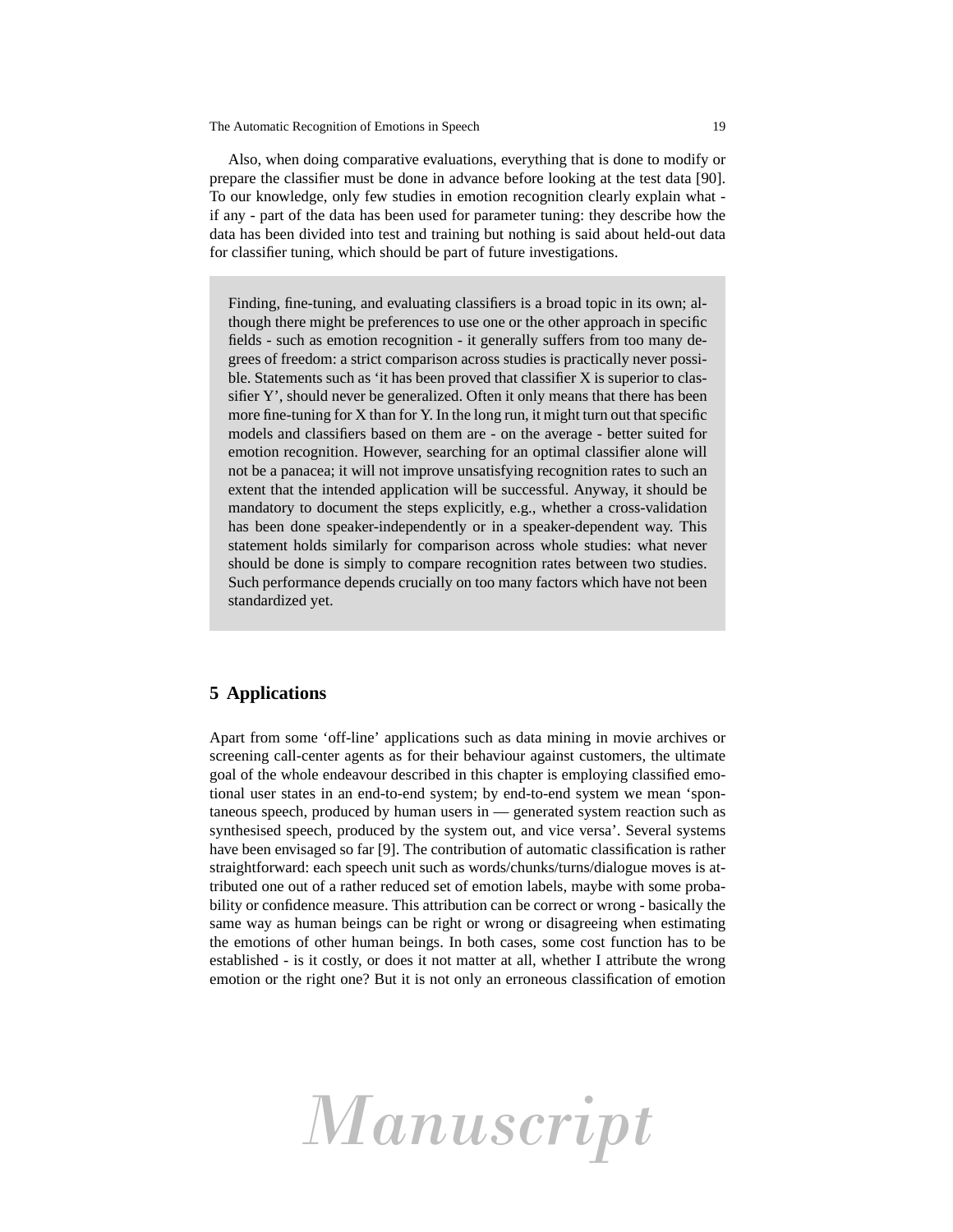which can cause erroneous results: ASR is not perfect. We do not know yet whether emotional speech causes more speech recognition errors because it is more difficult than 'normal' speech, or because we simply do not have enough data of this variety to train an ASR engine successfully [12, 99]. In real-life settings, chances are that a worse signal-to-noise ratio will deteriorate ASR and by that, emotion classification; esp. using linguistic features might not yield good recognition performance. If ASR is erroneous, this will result in erroneous words and erroneous segmentation, so both acoustic and linguistic features might be computed in a sub-optimal way, resulting in lower classification performance. The impact of erroneous extraction might not be too high, cf. [99], but we don't know yet. Moreover, erroneous ASR is of course not really helpful for processing the user's semantic/pragmatic intentions within the whole system.

ASR normally aims at speaker-independent modelling and recognition; this is state-of-the art in our field as well. Speaker-dependent processing yields better recognition performance; we want to point out that even if speaker-independency is, of course, the ultimate goal, we can imagine applications where speaker-dependent modelling is possible and makes sense. This will always be the case when the speaker can be identified and is a frequent user of the system.

The exchange format with other modules within a full end-to-end system is nowadays normally some XML dialect, cf. Schröder et al. in this volume. However, we do not know yet of any system where really speech and not written language has been used as input into such a representation and subsequent use within a full system - apart from the SmartKom system [107] where an implementation of the OCC model [75] had to be restricted to some few so-called use cases. It could be shown that the module was functional on a principled basis in the whole end-to-end system; however, it has to await much more testing and more robust recognition modules to be functional in any practical application.

In this section we want to point out that even if we solved somehow the problems we addressed in this chapter, this is not the end of the story because most of the time, we will have to use ASR output within a 'real system' and this output inevitably can be erroneous which in turn can cause erroneous processing of not only emotion attributions.

#### **6 Concluding Remarks**

In this chapter, we gave an overview of the state-of-the-art in the automatic recognition of real-life, natural emotional user states, pointing out problems, pitfalls, and to-do's and not-to-do's. We deliberately refrained from comparing classification performance across studies in terms of recognition rates — this cannot be done in a serious way and would be misleading. We dealt with the full sequence of process-

*Manuscript*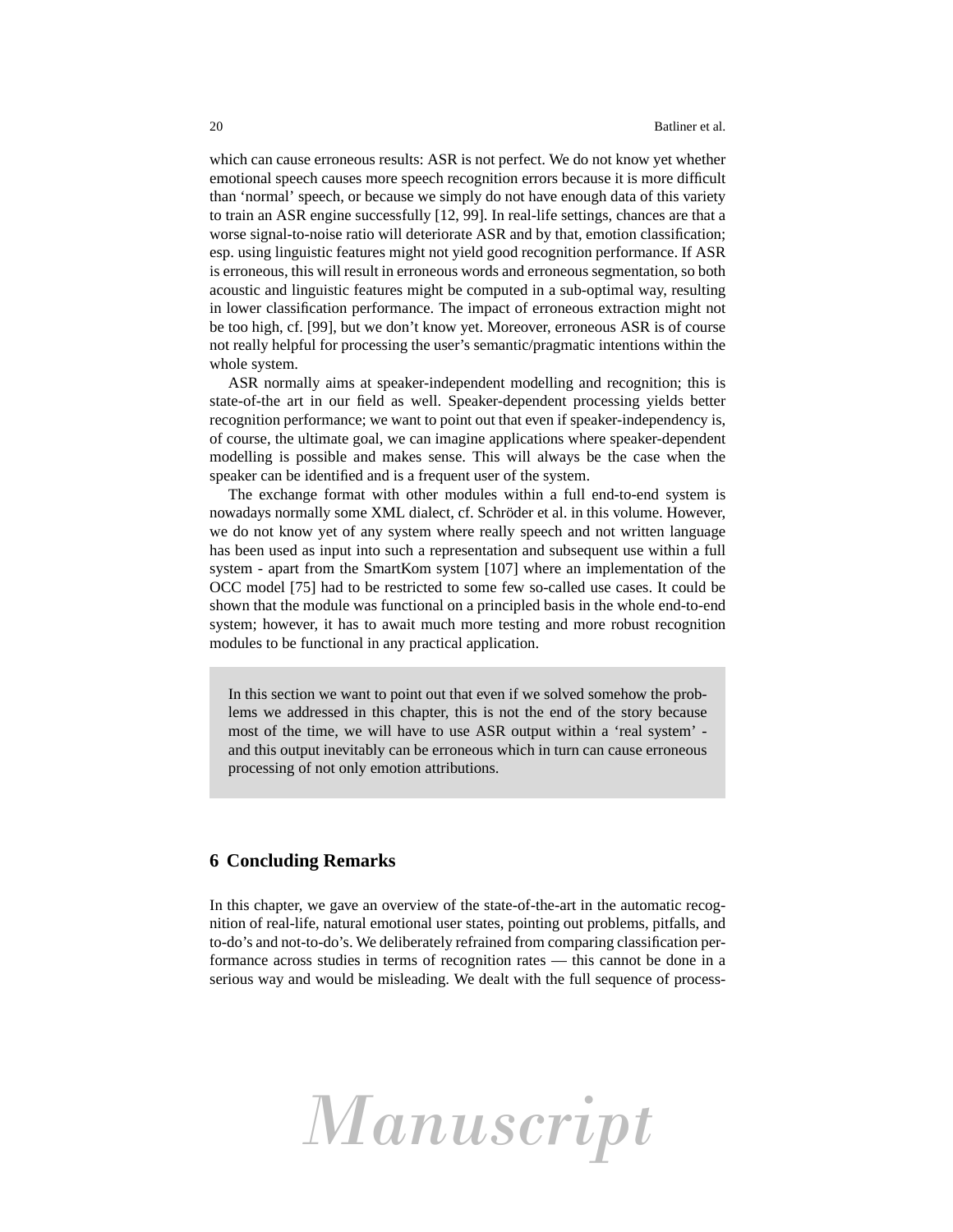ing, from conceptualization to recognition rates, although mostly not in an in-depth manner. We hope to have introduced almost all of the pertinent topics; the references can be used for more detailed information.

As for the future of our topic, the pivotal desideratum is databases; a comparable albeit way easier problem that somehow has been 'solved'  $-$  i.e. a satisfying recognition performance has been obtained — in recent time is the performance of automatic dictation systems. Here, the break-through came with the use of training material larger by some order of magnitude. However, already the basic unit is not comparable: whereas there can be a fair agreement on what a word is and which word has been produced, there is neither full agreement on what an emotion is, nor on the way how to obtain the ground truth, i.e. the types and tokens we want to recognize. Moreover, the creation of databases is expensive, and progress will be slow. Even if the field is emerging — which can be seen from the growing number of contributions to conferences and journal papers — the methodological problem is that practically always, results cannot be compared across studies because too many factors are not kept constant. A few studies have begun to addressed different databases using the same approaches, cf. [101]. Initiatives such as CEICES [19], combining thoroughly annotated data with the fusion of a plethora of different feature types, generated at different sites, might be one way of establishing 'islands of standardization', i.e., making comparisons across classifiers and features easier and more reliable.

## **References**

- 1. S. Abrilian, L. Devillers, S. Buisine, and J.-C Martin. EmoTV1: Annotation of Reallife Emotions for the Specification of Multimodal Affective Interfaces. In *Proceedings of Human-Computer Interaction International*, Las Vegas, 2005.
- 2. H. Ai, D. Litman, K. Forbes-Riley, M. Rotaru, J. Tetreault, and A. Purandare. Using system and user performance features to improve emotion detection in spoken tutoring dialogs. In *Proceedings of ICSLP*.
- 3. E. Andre, L. Dybkiaer, W. Minker, and P. Heisterkamp, editors. ´ *Affective Dialogue Systems, Proc. of a Tutorial and Research Workshop*, volume 3068 of *Lecture Notes in Artificial Intelligence*, Berlin, 2004. Springer-Verlag.
- 4. J. Ang, R. Dhillon, E. Shriberg, and A. Stolcke. Prosody-based automatic detection of annoyance and frustration in human-computer dialog. In *Proceedings of the International Conference on Spoken Language Processing (Interspeech 2002 – ICSLP)*, pages 2037–2040, 2002.
- 5. S. Arunachalam, D. Gould, E. Anderson, D. Byrd, and S.S. Narayanan. Politeness and frustration language in child-machine interactions. pages 2675–2678, Aalborg, Denmark, 2001.
- 6. M. M. H. El Ayadi, M. S. Kamel, and F. Karray. Speech emotion recognition using gaussian mixture vector autoregressive models. pages 957–960, 2007.
- 7. A. Batliner, J. Buckow, R. Huber, V. Warnke, E. Nöth, and H. Niemann. Prosodic Feature Evaluation: Brute Force or Well Designed? In *Proc. of the 14th Int. Congress of Phonetic Sciences*, volume 3, pages 2315–2318, San Francisco, 1999.
- 8. A. Batliner, J. Buckow, R. Huber, V. Warnke, E. Nöth, and H. Niemann. Boiling down Prosody for the Classification of Boundaries and Accents in German and English. In *In Proc. 7th Eurospeech*, pages 2781–2784, Aalborg, 2001.

## *Manuscript*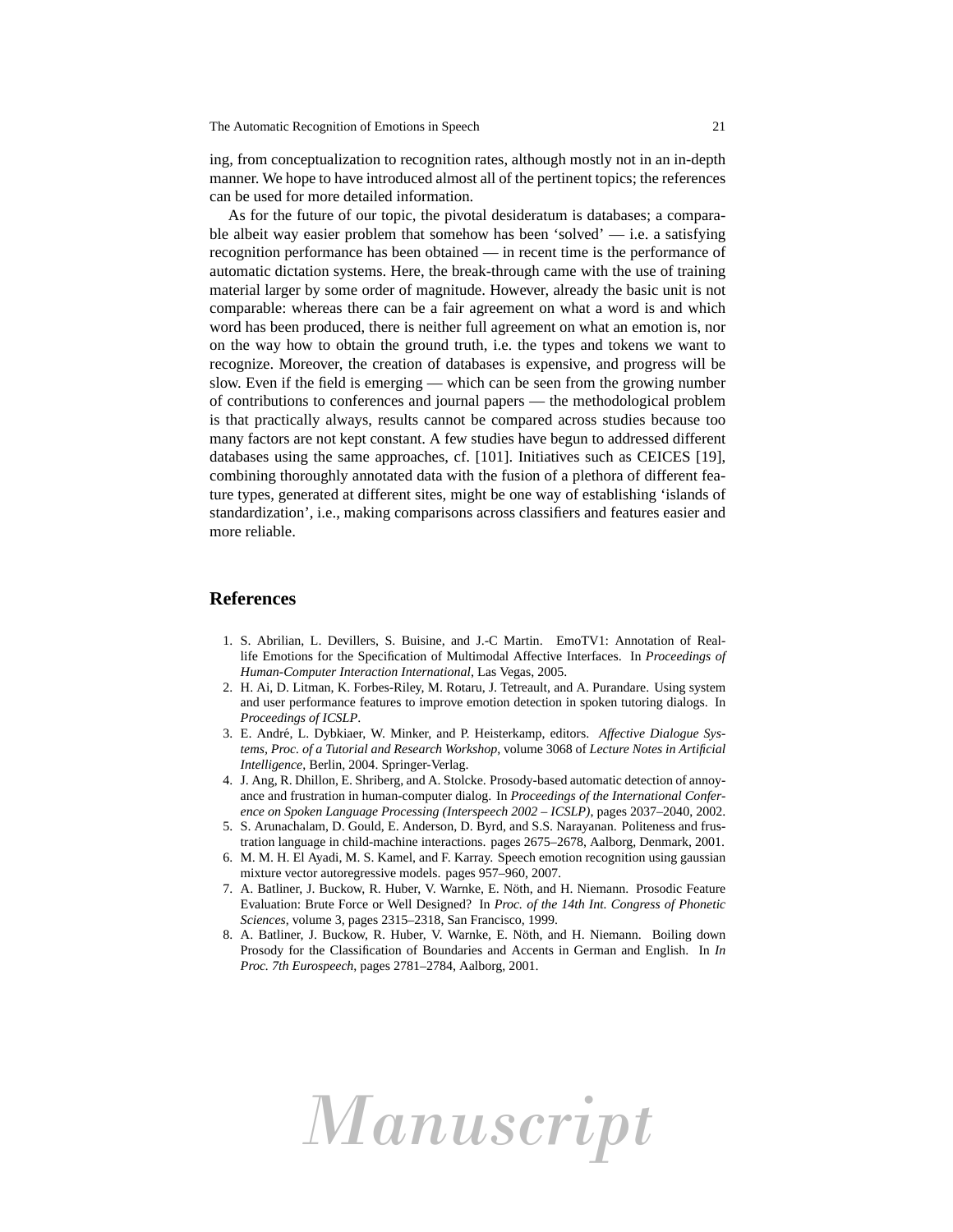- 9. A. Batliner, F. Burkhardt, M. van Ballegooy, and E. Nöth. A Taxonomy of Applications that Utilize Emotional Awareness. In *Proceedings of IS-LTC 2006*, pages 246–250, Ljubliana, 2006.
- 10. A. Batliner, K. Fischer, R. Huber, J. Spilker, and E. Nöth. Desperately Seeking Emotions: Actors, Wizards, and Human Beings. In *Proceedings of the ISCA Workshop on Speech and Emotion*, pages 195–200, Newcastle, Northern Ireland, 2000.
- 11. A. Batliner, K. Fischer, R. Huber, J. Spilker, and E. Nöth. How to find trouble in communication. *Speech Communication*, 40:117–143, 2003.
- 12. A. Batliner, C. Hacker, S. Steidl, E. Nöth, S. D'Arcy, M. Russell, and M. Wong. "You stupid tin box" - children interacting with the AIBO robot: A cross-linguistic emotional speech corpus. In *Proc. of the 4th International Conference of Language Resources and Evaluation LREC 2004*, pages 171–174, Lisbon, 2004.
- 13. A. Batliner, C. Hacker, S. Steidl, E. Noth, and J. Haas. From Emotion to Interaction: Lessons ¨ from Real Human-Machine-Dialogues. In André et al. [3], pages 1-12.
- 14. A. Batliner, R. Huber, H. Niemann, E. Nöth, J. Spilker, and K. Fischer. The Recognition of Emotion. In Wahlster [115], pages 122–130.
- 15. A. Batliner, R. Kompe, A. Kießling, M. Mast, H. Niemann, and E. Nöth.  $M =$  Syntax + Prosody: A syntactic–prosodic labelling scheme for large spontaneous speech databases. *Speech Communication*, 25(4):193–222, September 1998.
- 16. A. Batliner, S. Steidl, C. Hacker, and E. Nöth. Private Emotions vs. Social Interaction a Data-Driven Approach Towards Analysing Emotions in Speech. *User Modeling and User-Adapted Interaction, The Journal of Personalization Research*, 2008. to appear.
- 17. A. Batliner, S. Steidl, C. Hacker, E. Nöth, and H. Niemann. Tales of Tuning Prototyping for Automatic Classification of Emotional User States. In *Proc. 9th Eurospeech - Interspeech 2005*, pages 489–492, Lisbon, 2005.
- 18. A. Batliner, S. Steidl, and E. Nöth. Laryngealizations and Emotions: How Many Babushkas? In *Proceedings of the International Workshop on Paralinguistic Speech — between Models* and Data (ParaLing'07), pages 17-22, Saarbrücken, 2007.
- 19. A. Batliner, S. Steidl, B. Schuller, D. Seppi, K. Laskowski, T. Vogt, L. Devillers, L. Vidrascu, N. Amir, L. Kessous, and V. Aharonson. Combining Efforts for Improving Automatic Classification of Emotional User States. In *Proceedings of IS-LTC 2006*, pages 240–245, Ljubliana, 2006.
- 20. A. Batliner, S. Steidl, B. Schuller, D. Seppi, T. Vogt, L. Devillers, L. Vidrascu, N. Amir, L. Kessous, and V. Aharonson. The Impact of F0 Extraction Errors on the Classification of Prominence and Emotion. In *Proceedings of the 16th International Congress of Phonetic Sciences (ICPhS 2007)*, pages 2201–2204, Saarbrücken, 2007.
- 21. A. Batliner, V. Zeissler, C. Frank, J. Adelhardt, R. Shi, and E. Noth. We are not amused but ¨ how do you know? user states in a multi-modal dialogue system. pages 733–736, 2003.
- 22. R.E. Bellman. *Adaptive Control Processes*. Princeton University Press, 1961.
- 23. L.T. Bosch. Emotions: what is possible in the asr framework? In *Proceedings of the ISCA Workshop on Speech and Emotion*, pages 189–194, Newcastle, Northern Ireland, 2000.
- 24. J. Breese and G. Ball. Modeling emotional state and personality for conversational agents. Technical Report MS-TR-98-41, Microsoft, 1998.
- 25. L. Breiman. Bagging predictors. *Machine Learning*, 26:123–140, 1996.
- 26. L. Breiman. Random forests. *Machine Learning*, 45:5–32, 2001.
- 27. L. Breiman, J. H. Friedman, R. A. Olshen, and C. J. Stone. *Classification and Regression Trees*. Wadsworth and Brooks, Pacific Grove, CA, USA, 1984.
- 28. N. Campbell and R. Ohara. No laughing matter. In *EUROSPEECH*, Lisbon, Portugal, 2005.
- 29. Z.-J. Chuang and Chung-Hsien Wu. Emotion recognition using acoustic features and textual content. In *Proc. of ICME*, pages 53–56, 2004.
- 30. T. Cover and P. Hart. Nearest neighbor pattern classification. *IEEE Transactions on Information Theory*, 13:21–27, 1967.
- 31. R. Cowie, E. Douglas-Cowie, B. Apolloni, J. Taylor, A. Romano, and W. Fellenz. What a neural net needs to know about emotion words. *Journal of Computational Intelligence and Applications*, pages 109–114, 1999.

*Manuscript*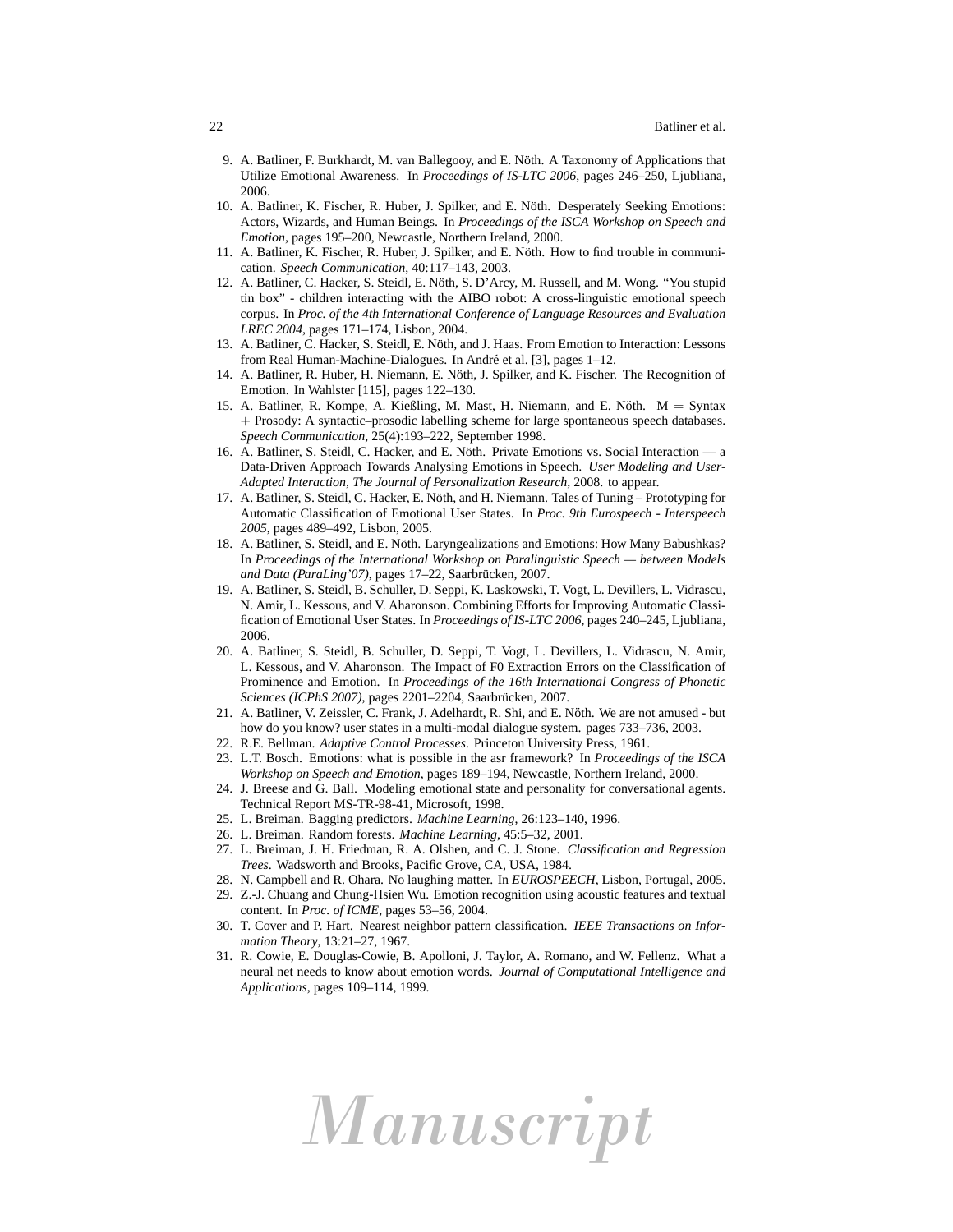#### The Automatic Recognition of Emotions in Speech 23

- 32. R. Cowie, E. Douglas-Cowie, and C. Cox. Beyond emotion archetypes: databases for emotion modelling using neural networks. *Neural Networks*, 18:371–388, 2005.
- 33. R. Craggs and M. McGee Wood. A categorical annotation scheme for emotion in the linguistic content of dialogue. In André et al. [3], pages 89-100.
- 34. S.B. Davis and P. Mermelstein. Comparison of parametric representations for monosyllabic word recognition in continuously spoken sentences. *IEEE Trans. on Acoust., Speech and Signal Processing*, 29:917–919, 1980.
- 35. F. de Rosis, A. Batliner, N. Novielli, and S. Steidl. 'You are Sooo Cool, Valentina!' Recognizing Social Attitude in Speech-Based Dialogues with an ECA. In Ana Paiva, Rui Prada, and Rosalind W. Picard, editors, *Affective Computing and Intelligent Interaction*, pages 179–190, Berlin-Heidelberg, 2007. Springer.
- 36. F. Dellaert, T. Polzin, and A. Waibel. Recognizing emotion in speech. In *Proceedings of 4th International Conference on Spoken Language Processing*, pages 1970–1973, 1996.
- 37. L. Devillers, L. Lamel, and I. Vasilescu. Emotion Detection in Task-Oriented Spoken Dialogs. In *ICME*, Baltimore, July 2003.
- 38. L. Devillers, L. Vidrascu, and L. Lamel. Challenges in real-life emotion annotation and machine learning based detection. *Neural Networks*, 18:407–422, 2005.
- 39. E. Douglas-Cowie, R. Cowie, I. Sneddon, C. Cox, O. Lowry, M. McRorie, J.-C. Martin, L. Devillers, S. Abrilan, A. Batliner, N. Amir, and K. Karpousis. The HUMAINE Database: Addressing the Collection and Annotation of Naturalistic and Induced Emotional Data. In Ana Paiva, Rui Prada, and Rosalind W. Picard, editors, *Affective Computing and Intelligent Interaction*, pages 488–500, Berlin-Heidelberg, 2007. Springer.
- 40. C. Elliott. The affective reasoner: A process model of emotions in a multi-agent system. 1992.
- 41. G. Fairbanks and W. Pronovost. An experimental study of the pitch characteristics of the voice during the expression of emotion. *Speech Monograph*, 6:87–104, 1939.
- 42. R. Fernandez and R. W. Picard. Modeling drivers' speech under stress. *Speech Communication*, 40:145–159, 2003.
- 43. J. Fiscus. A post-processing system to yield reduced word error rates: Recognizer output voting error reduction (ROVER). In *ASRU*, Santa Barbara, USA, 1997.
- 44. J.L. Fleiss, J. Cohen, and B.S. Everitt. Large sample standard errors of kappa and weighted kappa. *Psychological Bulletin*, 72(5):323–327, 1969.
- 45. R.W. Frick. Communicating emotion: the role of prosodic features. *Psychological Bulletin*, 97:412–429, 1985.
- 46. H. Fujisaki. Modelling the process of fundamental frequency contour generation. In Y. Tohkura, E. Vatikiotis-Bateson, and Y. Sagisasaka, editors, *Speech Perception, Production and Linguistic Structure*, pages 313–328. IOS Press, 1992.
- 47. K. Fukunaga. Introduction to statistical pattern recognition. 1990.
- 48. B. Goertzel, K. Silverman, C. Hartley, S. Bugaj, and M. Ross. The baby webmind project. In *Proceedings of The Annual Conference of The Society for the Study of Artificial Intelligence and the Simulation of Behaviour (AISB)*, 2000.
- 49. I.J. Good. *The Estimation of Probabilities: An Essay on Modern Bayesian Methods*. MIT Press, 1965.
- 50. M. Grimm, K. Kroschel, H. Harris, C. Nass, B. Schuller, G. Rigoll, and T. Moosmayr. On the Necessity and Feasibility of Detecting a Driver's Emotional State While Driving. In Ana Paiva, Rui Prada, and Rosalind W. Picard, editors, *Affective Computing and Intelligent Interaction*, pages 126–138, Berlin-Heidelberg, 2007. Springer.
- 51. H. Hermansky. Perceptual linear predictive (plp) analysis for speech. *The Journal of The Acoustical Society of America (JASA)*, 87:1738–1752, 1990.
- 52. H. Hermansky and S. Sharma. Traps classifiers of temporal patterns. In *Proc. of ICSLP 98*, pages 1003–1006, Sydney, 1998.
- 53. W. Hess, A. Batliner, A. Kießling, R. Kompe, E. Nöth, A. Petzold, M. Reyelt, and V. Strom. Prosodic Modules for Speech Recognition and Understanding in Verbmobil. In Yoshinori Sagisaka, Nick Campell, and Norio Higuchi, editors, *Computing Prosody. Approaches to a Computational Analysis and Modelling of the Prosody of Spontaneous Speech*, pages 363– 383. Springer–Verlag, New York, 1996.

*Manuscript*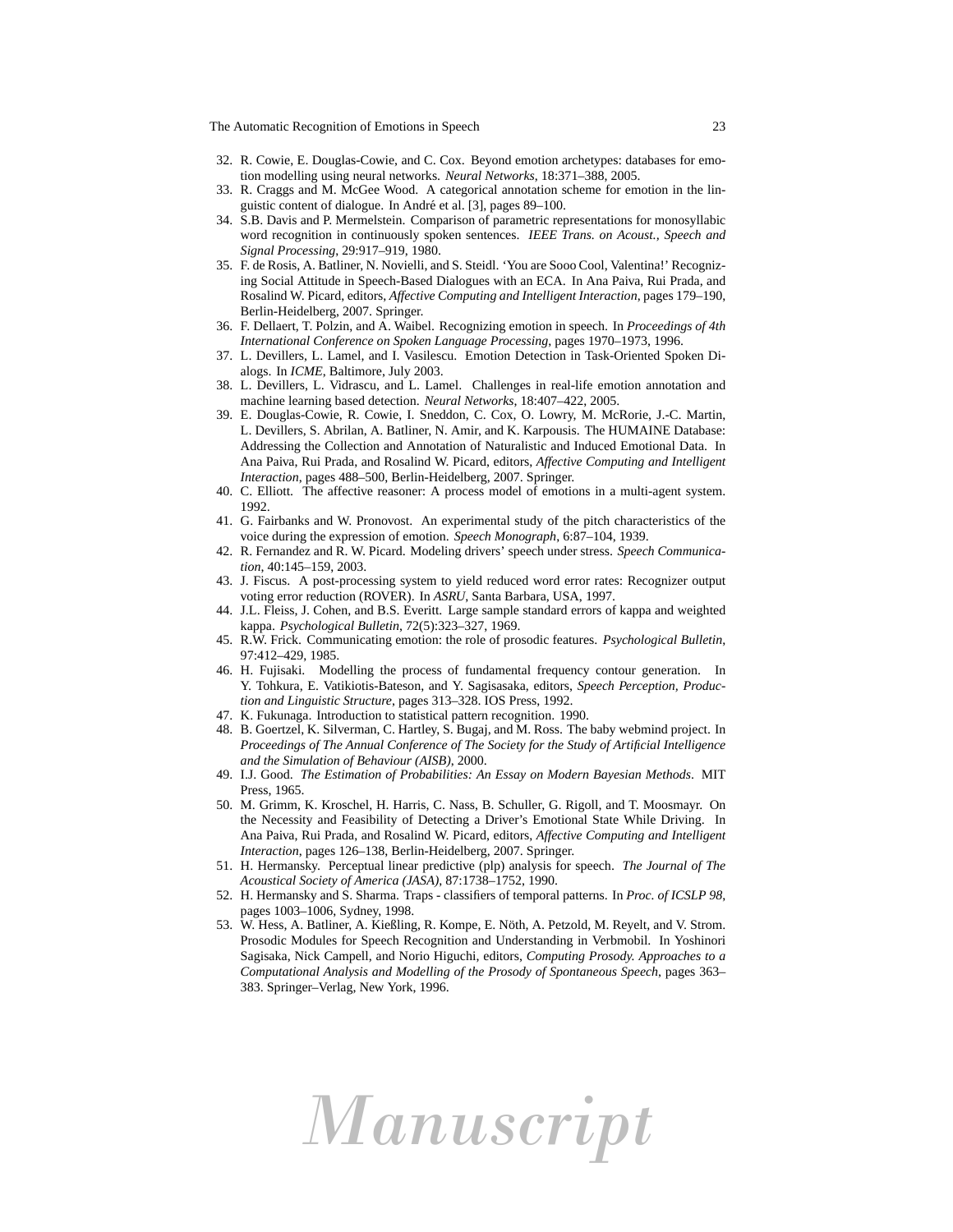- 54. D. Hirst, A. Di Cristo, and R. Espesser. Levels of representation and levels of analysis for intonation. In M. Horne, editor, *Prosody : Theory and Experiment*, pages 51–87. Kluwer Academic Publishers, Dordrecht, 2000.
- 55. A. Jain and D. Zongker. Feature selection: evaluation, application and small sample performance. *PAMI*, 19(2):153–158, 1997.
- 56. T. Joachims. Text categorization with support vector machines: learning with many relevant features. In Claire Nédellec and Céline Rouveirol, editors, Proceedings of ECML-98, 10th *European Conference on Machine Learning*, number 1398, pages 137–142, Chemnitz, DE, 1998. Springer Verlag, Heidelberg, DE.
- 57. T. Johnstone and K. R. Scherer. Vocal communication of emotion. In M. Lewis and J. M. Haviland-Jones, editors, *Handbook of Emotions*, chapter 14, pages 220–235. Guilford Press, New York, London, 2nd edition, 2000.
- 58. O.-W. Kwon, K. Chan, J. Hao, and T.-W. Lee. Emotion recognition by speech signals. pages 125–128, 2003.
- 59. P. Langley, W. Iba, and K. Thompson. An analysis of bayesian classiers. In *Proceedings of the National Conference on Articial Intelligence*, pages 223–228, San Jose, CA, USA, 1992.
- 60. C. M. Lee and S. S. Narayanan. Toward detecting emotions in spoken dialogs. *IEEE Transactions on Speech and Audio Processing*, 13(2):293–303, 2005.
- 61. C. M. Lee, S. S. Narayanan, and R. Pieraccini. Combining acoustic and language information for emotion recognition. pages 873–376, 2002.
- 62. C.M. Lee, S. Narayanan, and R. Pieraccini. Recognition of Negative Emotions from the Speech Signal. In *Proceedings of the Automatic Speech Recognition and Understanding Workshop (ASRU'01)*, 2001. no pagination.
- 63. D. Litman and K. Forbes. Recognizing emotions from student speech in tutoring dialogues. In *Proceedings of ASRU*, pages 25–30, Virgin Island, 2003.
- 64. H. Liu, H. Liebermann, and T. Selker. A model of textual affect sensing using real-world knowledge. In *Proc. 7th International Conference on Intelligent User Interfaces (IUI 2003)*, pages 125–132, 2003.
- 65. J. Makhoul. Linear prediction: A tutorial review. *Proceedings of the IEEE*, 63:561–580, 1975.
- 66. C. A. Martinez and A.B. Cruz. Emotion recognition in non-structured utterances for humanrobot interaction. In *IEEE International Workshop on Robot and Human Interactive Communication*, pages 19–23, 2005.
- 67. S. Matos, S.S. Birring, I.D. Pavord, and D.H. Evans. Detection of cough signals in continuous audio recordings using hmm. *IEEE Trans. Biomedical Engineering*, pages 1078–108, 2006.
- 68. S. McGilloway, R. Cowie, E. Doulas-Cowie, S. Gielen, M. Westerdijk, and S. Stroeve. Approaching automatic recognition of emotion from voice: A rough benchmark. In *Proceedings of the ISCA workshop on Speech and Emotion*, pages 207–212, Newcastle, 2000.
- 69. D. Meyer, F. Leisch, and K. Hornik. Benchmarking Support Vector Machines. Report Series No. 78, Adaptive Informations Systems and Management in Economics and Management Science , 2002.
- 70. D. Morrison, R. Wang, W.L. Xu, and L. C. De Silva. Incremental learning for spoken affect classification and its application in call-centres. *International Journal of Intelligent Systems Technologies and Applications*, 2:242–254, 2007.
- 71. D. Neiberg, K. Elenius, and K. Laskowski. Emotion Recognition in Spontaneous Speech Using GMMs. In *Proceedings of The International Conference on Spoken Language Processing (Interspeech 2006 – ICSLP)*, pages 809–812, Pittsburgh, 2006.
- 72. A. M. Noll. Cepstrum pitch determination. *JASA*, 14:293–309, 1967.
- 73. E. Noth, A. Batliner, V. Warnke, J. Haas, M. Boros, J. Buckow, R. Huber, F. Gallwitz, ¨ M. Nutt, and H. Niemann. On the Use of Prosody in Automatic Dialogue Understanding. 36(1-2), January 2002.
- 74. T. Nwe, S. Foo, , and L. De Silva. Speech emotion recognition using hidden markov models. *Speech Communication*, 41:603–623, 2003.
- 75. A. Ortony, G. L. Clore, and A. Collins. *The Cognitive Structure of Emotions*. Cambridge University Press, Cambridge, New York, 1988.

# *Manuscript*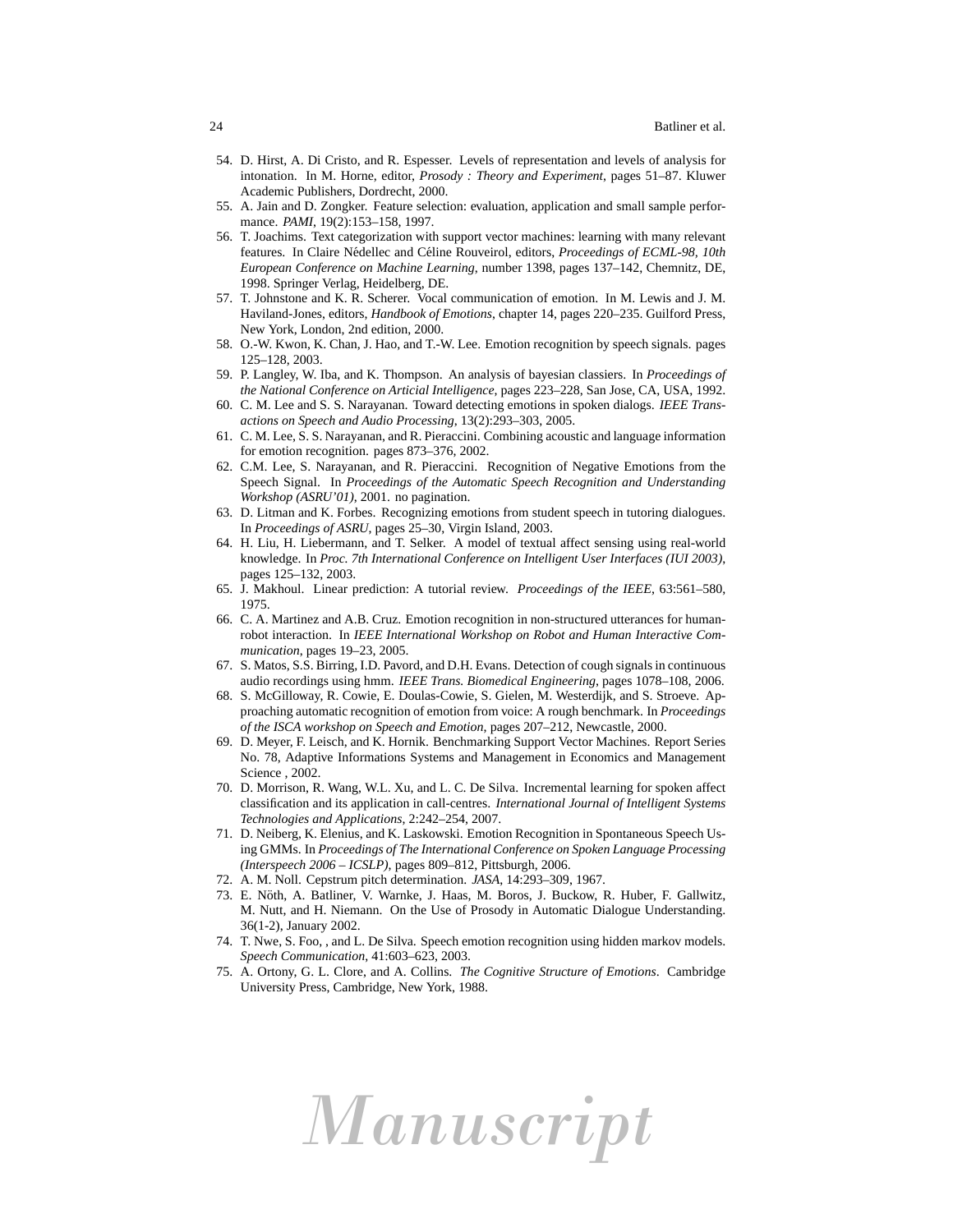- 76. P. Pal, A.N. Iyer, and R.E. Yantorno. Emotion detection from infant facial expressions and cries. *ICASSP*, 2006.
- 77. B. Pang, L. Lee, and S. Vaithyanathan. Thumbs up? sentiment classification using machine learning techniques. pages 79–86, 2002.
- 78. T. V. Pernegger. What's wrong with Bonferroni adjustment. *British Medical Journal*, 316:1236–1238, 1998.
- 79. V. Petrushin. Emotion in speech: Recognition and application to call centers. In *Proc. of Artificial Neural Networks in Engineering (ANNIE '99)*, pages 7–10, 1999.
- 80. T. S. Polzin and A. Waibel. Emotion-sensitive human-computer interfaces. pages 201–206, 2002.
- 81. P. Pudil, J. Novovicova, and J. Kittler. Floating search methods in feature selection. *Pattern Recognition Letters*, 15:1119–1125, 1994.
- 82. J. R. Quinlan. *C4.5: Programs for Machine Learning*. Morgan Kaufmann, 1993.
- 83. L. R. Rabiner. On the use of autocorrelation analysis for pitch detection. *IEEE J ASSP*, 25:24–33, 1977.
- 84. M. A. Rahurkar and J.H.L.Hansen. Towards affect recognition: an ica approach. pages 1017–1022, 2003.
- 85. A. Rosenberg and E. Binkowski. Augmenting the kappa statistic to determine interannotator reliability for multiply labeled data points. In D. Marcu S. Dumais and S. Roukos, editors, *HLT-NAACL 2004: Short Papers*, pages 77–80, Boston, Massachusetts, USA, 2004. Association for Computational Linguistics.
- 86. D.E. Rumelhart, G.E. Hinton, and R.J. Williams. *Learning internal representations by error propagation*, volume 1, pages 318–362. MIT Press, 1986.
- 87. J. A. Russel. How shall an emotion be called? In *Circumplex Models of Personality and Emotions*, chapter 9, pages 205–220. American Psychological Association, Washington D.C., 1997.
- 88. J.A. Russell, J.A. Bachorowski, and J.M. Fernandez-Dols. Facial and vocal expressions of emotion. *Annual Review of Psychology*, pages 329–349, 2003.
- 89. F. Schiel H. G. Tillman S. Burger, K. Weilhammer. Verbmobil Data Collection and Annotation. In Wahlster [115], pages 537–549.
- 90. S. Salzberg. On comparing classifiers: Pitfalls to avoid and a recommended approach. *Data Mining and Knowledge Discovery*, 1(3):317–328, 1997.
- 91. K. R. Scherer. Vocal communication of emotion: A review of research paradigms. *Speech Communication*, 40:227–256, 2003.
- 92. K. R. Scherer, T. Johnstone, and G. Klasmeyer. Vocal expression of emotion. chapter 23, pages 433–456. 2003.
- 93. F. Schiel. Automatic phonetic transcription of non-prompted speech. In *Proc. of ICPhS 1999*, pages 607–610, San Francisco, 1999.
- 94. B. Schuller, A. Batliner, D. Seppi, S. Steidl, T. Vogt, J. Wagner, L. Devillers, L. Vidrascu, N. Amir, L. Kessous, and V. Aharonson. The Relevance of Feature Type for the Automatic Classification of Emotional User States: Low Level Descriptors and Functionals. In *Proceedings of Interspeech*, pages 2253–2256, Antwerp, 2007.
- 95. B. Schuller, N. Köhler, R. Müller, and G. Rigoll. Recognition of Interest in Human Conversational Speech. In *Proc. INTERSPEECH*, pages 793–796, Pittsburgh, 2006.
- 96. B. Schuller, R. Müller, M. Lang, and G. Rigoll. Speaker Independent Emotion Recognition by Early Fusion of Acoustic and Linguistic Features within Ensembles. In *Proc. 9th Eurospeech - Interspeech 2005*, pages 805–809, Lisbon, 2005.
- 97. B. Schuller, G. Rigoll, and M. Lang. Hidden markov model-based speech emotion recognition. In *Proc. ICASSP*, pages II: 1–4, 2003.
- 98. B. Schuller, G. Rigoll, and M. Lang. Speech emotion recognition combining acoustic features and linguistic information in a hybrid support vector machine-belief network architecture. pages I:577–580, 2004.
- 99. B. Schuller, D. Seppi, A. Batliner, A. Meier, and S. Steidl. Towards more Reality in the Recognition of Emotional Speech. In *Proc. of ICASSP 2007*, pages 941–944, Honolulu, 2007.

*Manuscript*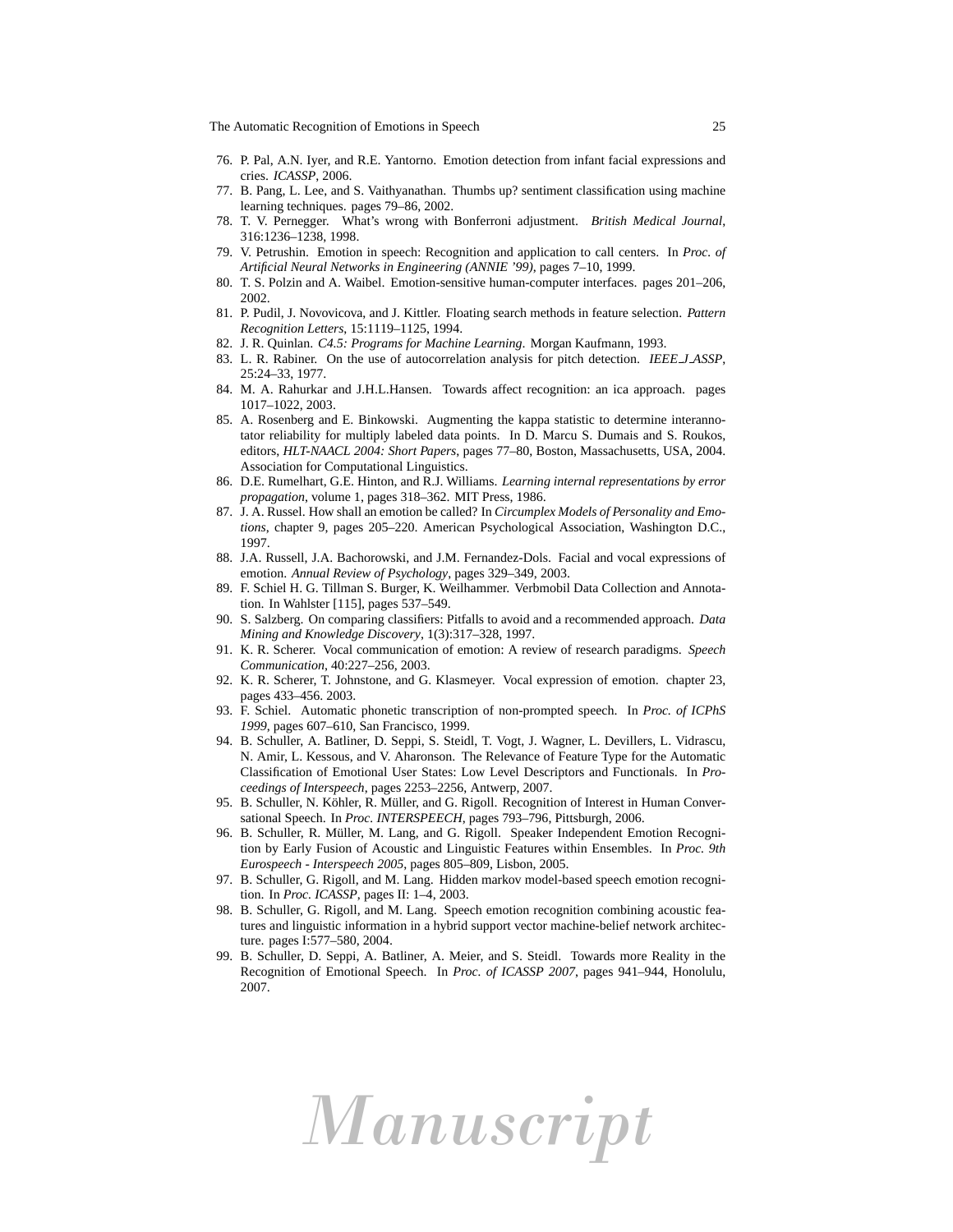- 100. E.W. Scripture. A study of emotions by speech transcription. *Vox*, 31:179–183, 1921.
- 101. M. Shami and W. Verhelst. Automatic Classification of Expressiveness in Speech: A Multicorpus Study. In Christian Müller, editor, Speaker Classification II, volume 4441 of Lec*ture Notes in Computer Science / Artificial Intelligence*, pages 43–56. Springer, Heidelberg - Berlin - New York, 2007.
- 102. G. Siegle. The balanced affective word list project, 1995. http://www.sci.sdsu.edu/CAL/wordlist/.
- 103. E.R. Skinner. A calibrated recording and analysis of the pitch, force, and quality of vocal tones expressing happiness and sadness. *Speech Monographs*, 2:81–137, 1935.
- 104. M. Slaney and G. McRoberts. Baby Ears: A Recognition System for Affective Vocalizations. In *Proceedings of the International Conference on Acoustics, Speech, and Signal Processing (ICASSP 1998)*, pages 985–988, Seattle, 1998.
- 105. S. Steidl, M. Levit, A. Batliner, E. Nöth, and H. Niemann. "Of All Things the Measure is Man": Automatic Classification of Emotions and Inter-Labeler Consistency. In *Proc. of ICASSP 2005*, pages 317–320, Philadelphia, 2005.
- 106. S. Steidl, C. Ruff, A. Batliner, E. Noth, and J. Haas. Looking at the Last two Turns, I'd ¨ Say this Dialogue is Doomed — Measuring Dialogue Success. In P. Sojka, I. Kopeček, and K. Pala, editors, *Text, Speech and Dialogue, 7th International Conference, TSD 2004*, pages 629–636, Berlin, Heidelberg, 2004.
- 107. M. Streit, A. Batliner, and T. Portele. Emotions Analysis and Emotion-Handling Subdialogues. In W. Wahlster, editor, *SmartKom: Foundations of Multimodal Dialogue Systems*, pages 317–332. Springer, Berlin, 2006.
- 108. K.P. Truong and D.A. van Leeuwen. Automatic detection of laughter. pages 485–488, Lisbon, Portugal, 2005.
- 109. V.N. Vapnik. *The nature of statistical learning theory*. Springer, 1995.
- 110. E. Veleten. A laboratory task for induction of mood states. *Behavior Research & Therapy*, (6):473–482, 1968.
- 111. D. Ververidis and C. Kotropoulos. Fast sequential floating forward selection applied to emotional speech features estimated on des and susas data collection. In *Proc. of European Signal Processing Conf. (EUSIPCO 2006)*, Florence, 2006.
- 112. B. Vlasenko, B. Schuller, A. Wendemuth, and G. Rigoll. Combining frame and turn-level information for robust recognition of emotions within speech. In *Proc. Interspeech*, pages 2249–2252, 2007.
- 113. B. Vlasenko, B. Schuller, A. Wendemuth, and G. Rigoll. Frame vs. Turn-Level: Emotion Recognition from Speech Considering Static and Dynamic Processing. In Ana Paiva, Rui Prada, and Rosalind W. Picard, editors, *Affective Computing and Intelligent Interaction*, pages 139–147, Berlin-Heidelberg, 2007. Springer.
- 114. J. Wagner, T. Vogt, and Andre. A Systematic Comparison of different HMM designs for ´ Emotion Recognition from Acted and Spontaneous Speech. In Ana Paiva, Rui Prada, and Rosalind W. Picard, editors, *Affective Computing and Intelligent Interaction*, pages 114–125, Berlin-Heidelberg, 2007. Springer.
- 115. W. Wahlster, editor. *Verbmobil: Foundations of Speech-to-Speech Translations*. Springer, Berlin, 2000.
- 116. C.E. Williams and K.N. Stevens. Emotions and speech: some acoustic correlates. *Journal of the Acoustical Society of America*, 52:1238–1250, 1972.
- 117. J. Wilting, E. Krahmer, and M. Swerts. Real vs. acted emotional speech. In *Proc. Interspeech*, 2006.
- 118. I. H. Witten and E. Frank. *Data mining: Practical machine learning tools and techniques, 2nd Edition*. Morgan Kaufmann, San Francisco, 2005.
- 119. D. Wolpert. Stacked generalization. *Neural Networks*, 5:241–259, 1992.
- 120. T. Wu, F.M. Khan, T.A. Fisher, L.A. Shuler, and W.M. Pottenger. Posting act tagging using transformation-based learning. In Tsau Young Lin, Setsuo Ohsuga, Churn-Jung Liau, Xiaohua Hu, and Shusaku Tsumoto, editors, *Foundations of Data Mining and knowledge Discovery*, pages 319–331. Springer, Berlin-Heidelberg, 2005.